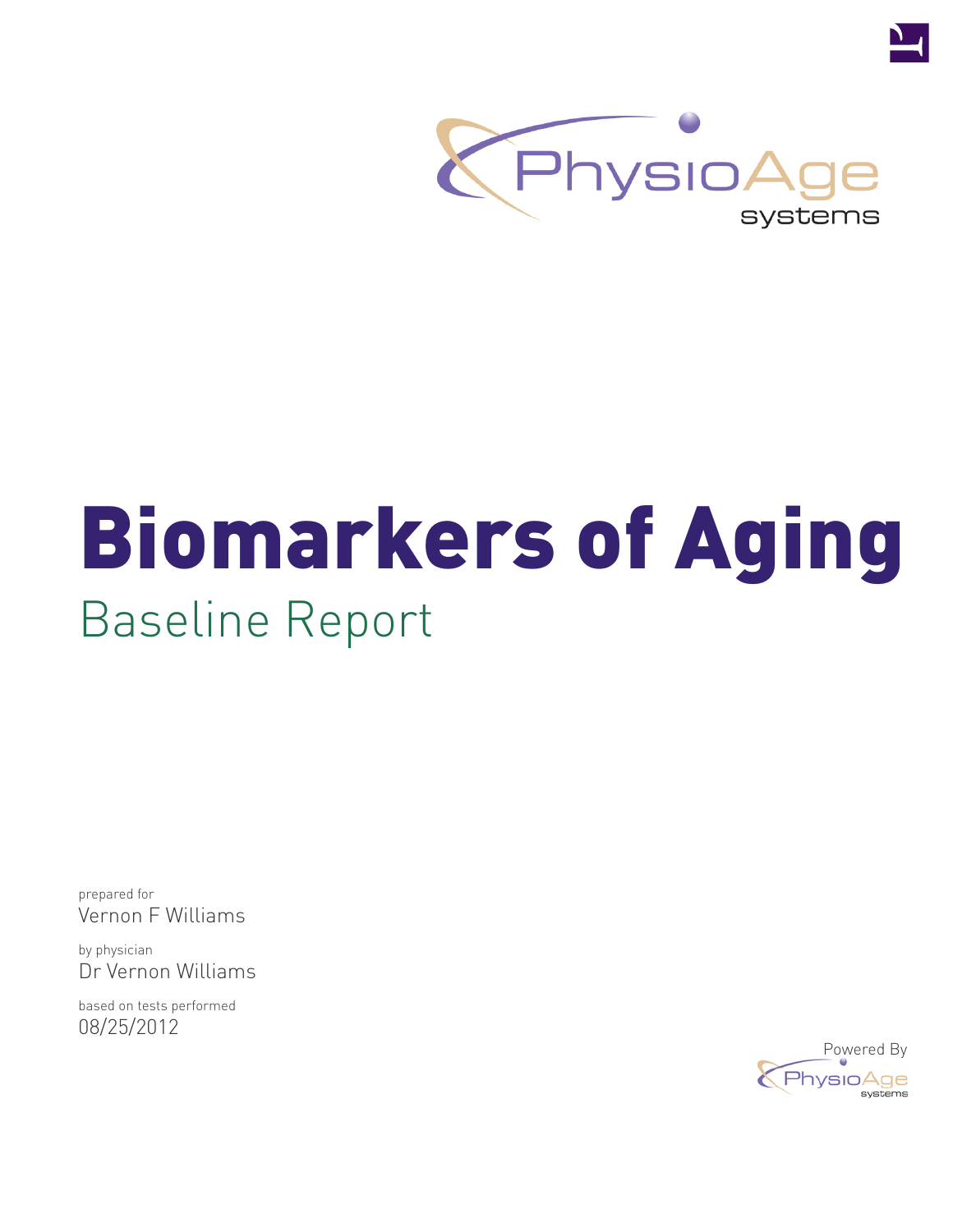# **Table of Contents**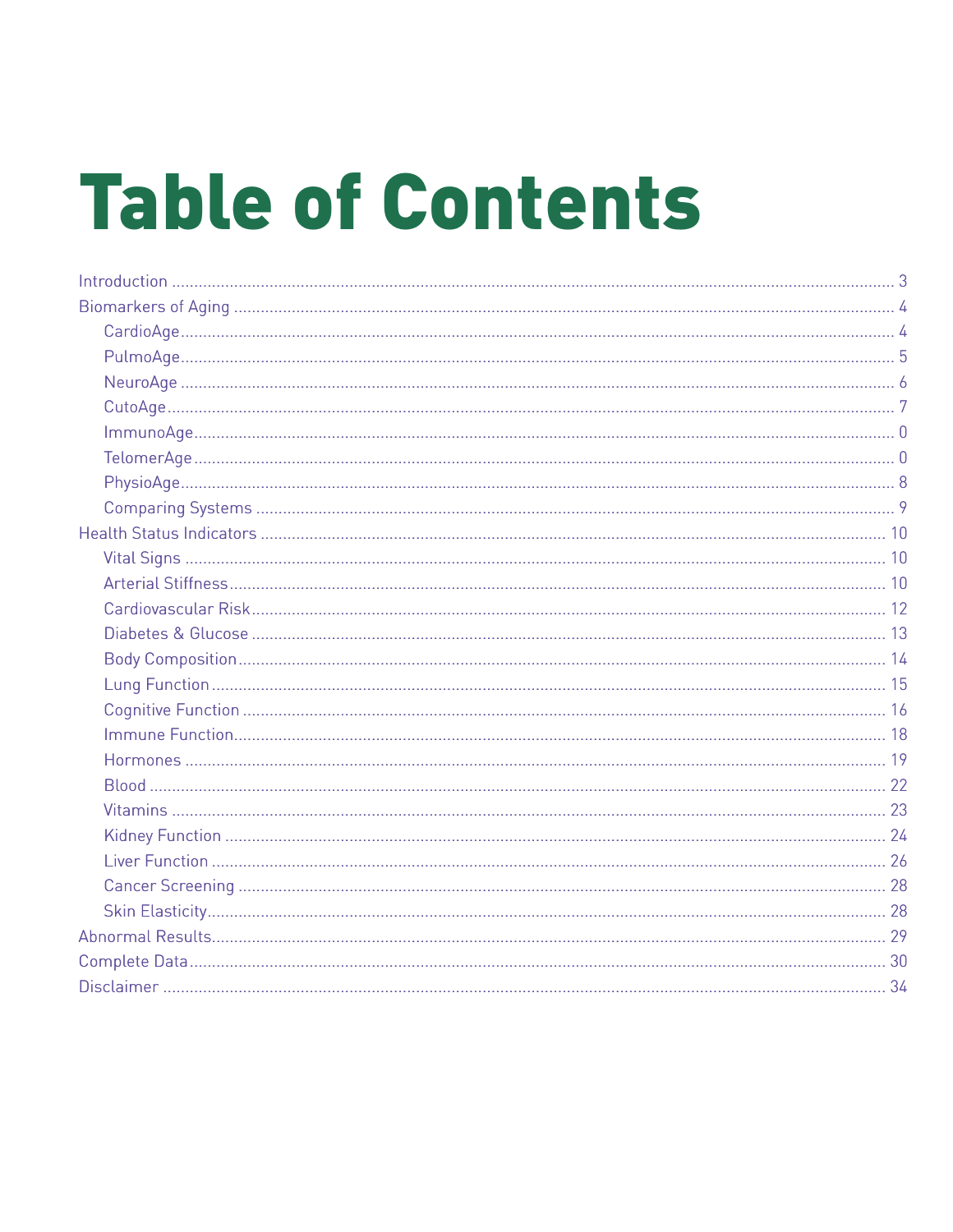# <span id="page-2-0"></span>Introduction

Congratulations on completing your PhysioAge™ biomarkers. The information we have gathered will enable you to take control of the future of your health. By measuring how well you are aging in important physiologic systems, we can give you a personalized view of your overall health and point out your weakest and strongest systems.

#### The first step to aging well is knowing how well you're aging

A personalized approach to health care does not assume that a particular intervention (e.g. HRT, a supplement, or an exercise program) will work in you, just because it worked in a clinical study. How do you know it's working in you? By measuring your biomarkers of physiological function, you can be sure that your efforts are working to improve your health and slow down the aging process.

The following figure illustrates the basic aspects of the charts that will be part of each section explaining your individual Ages and your overall PhysioAge. Examine it closely and read the explanation that follows before looking at your personal results.

There are four major elements of the chart. The Y axis represents your Physiological Age. The X axis represents your actual, chronological age. The diagonal line bisects the square into upper and lower triangles. The shaded area running parallel to this line represents the upper and lower bounds of .normal. aging (where 95% of results lie.)

There are three major areas where your test result may fall. Your test result may fall in the upper triangle (illustrated by the red dots), in which case, your physiological (calculated) age will be greater than your actual age -- not a desirable state. For example, the red dot for the 37-year-old person corresponds with a physiological age of 43, six years older than his actual age.

If your test result falls in the lower triangle (illustrated by the green dots), your system is functioning better than average for your age. For example, the green dot of the 65-yearold person corresponds to a physiological age of a 57 -- this patient has results we would expect of someone seven years younger!

Finally, your calculated age may be the same as your actual age. In that case, your result will sit right on the diagonal line, as illustrated by the grey dot. If your result lies above the shaded area, then your system is functioning at a level that is in the bottom 2.5% of patients your age (more than 15 yrs older); if it lies below the shaded area, then it is functioning in the top 2.5% for patients your age (more than 15 yrs younger).

#### Does that mean that I am aging like a 57 year old even though I'm 45?

You can't determine your rate of aging from one test. One assessment is a snapshot. In order to know your rate of aging, you must have at least two separate time points, generally a year apart, to see what the rate of change is in that system.

Three main factors affect your physiological age: peak functional capacity, age and your rate of aging. On average, the aging process diminishes your functional physiological capacity by 1 to 3 percent per year. If we start at a high capacity (genetically endowed), or something in our lifestyle, diet, or medication improves it in our adolescent and young adult years, then we start to fall from a higher point. The rate at which we fall depends on similar factors. In order to know what is happening at any particular point or over time, you need to measure that system's function objectively.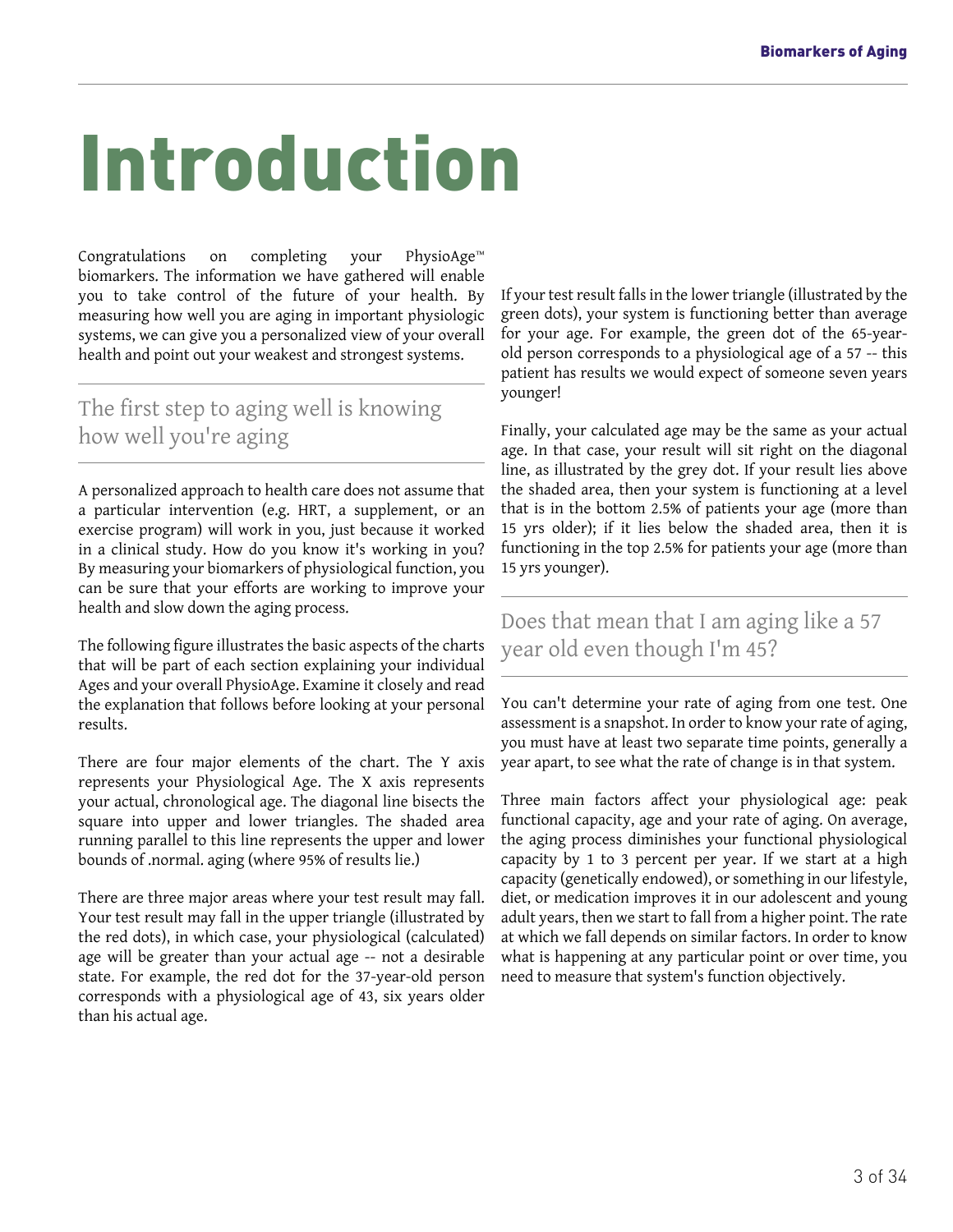## <span id="page-3-1"></span><span id="page-3-0"></span>**CardioAge**

- *"A man is as old as his arteries."*
- Thomas Sydenham, 1600s *known as the English Hypocrates*



**Your CardioAge is 35, which is 20 years younger than average for your age.**

**It's all in the pulse.** Today we know that what Mr. Sydenham said holds true for women as well. Even before him, Chinese doctors knew that you

could tell a lot about the age of a person's cardiovascular system just by feeling the pulse at the wrist. The SphygmoCor device updates this hallowed practice by replacing the doctor's fingers with a highly sensitive pressure probe to record the shape of the radial artery pulse wave. The human pulse is a product of the cardiac cycle - the rhythmical filling of the chambers of the heart with blood from the veins, called diastole, and the subsequent ejection of the blood into the arteries, called systole. Similar to the way an ECG tracing gives us information about the health of the heart by displaying a summary of its electrical activity as it travels throughout the contracting heart muscle, the arterial pulse wave shape offers information about the health of the arterial system as blood moves through it during the pulsatile cardiac cycle.

**Central blood pressure is what matters.** The SphygmoCor software analyses the shape of the pressure wave at the wrist and then determines the pressure in the aorta as it comes off the heart. The pressure in the aorta is different from that in the arm (where blood pressure is traditionally measured) because of the effect of what is called the "reflected wave". As the heart pumps out a large amount of blood, the elastic

aorta expands to accept the increased volume causing the pressure to increase less than if it were a rigid tube. The pressure wave then travels down the aorta to the legs and arms where it meets the smaller arteries feeding the capillary beds of your organs. The drop in pressure at these resistance arteries causes a reflected wave to return to the aorta.

**Arteries stiffen and constrict with age.** The aorta and other large arteries stiffen from a loss of elastin and crosslinking of collagen. This stiffening causes the reflected wave to travel back to the heart faster so that it rushes into the last bit of blood coming out of the heart in the aorta at the end of systole. The increased central pressure as a result of the collision of the forward and reflected waves occurs in the aorta but not in the arms, and is called the augmentation pressure (AP). The amount of augmentation pressure is dependent not only on the speed of the reflected wave, but also on how much resistance the forward wave meets when it hits the smaller vessels. Thus, the AP combines the two major facets of arterial aging - stiffening of the large arteries and constriction of the resistance arteries - into a single parameter that increases linearly with age. Your CardioAge is created by comparing your AP with that of 4001 healthy (no other cardiac risk factors), men and women aged 18 to 90 years old.

#### **Why is my CardioAge important?**

- » It increases linearly with age and tells you how well your arteries are aging starting at a very young age - the time to start acting
- » It reflects the pressure your brain, kidneys, and heart experience and therefore better predicts disease of these organs than arm blood pressure
- » It can tell you better than arm blood pressure if you need to be on anti-hypertensive medication or, if you are on therapy, how well it's working.

#### **What factors affect my CardioAge?**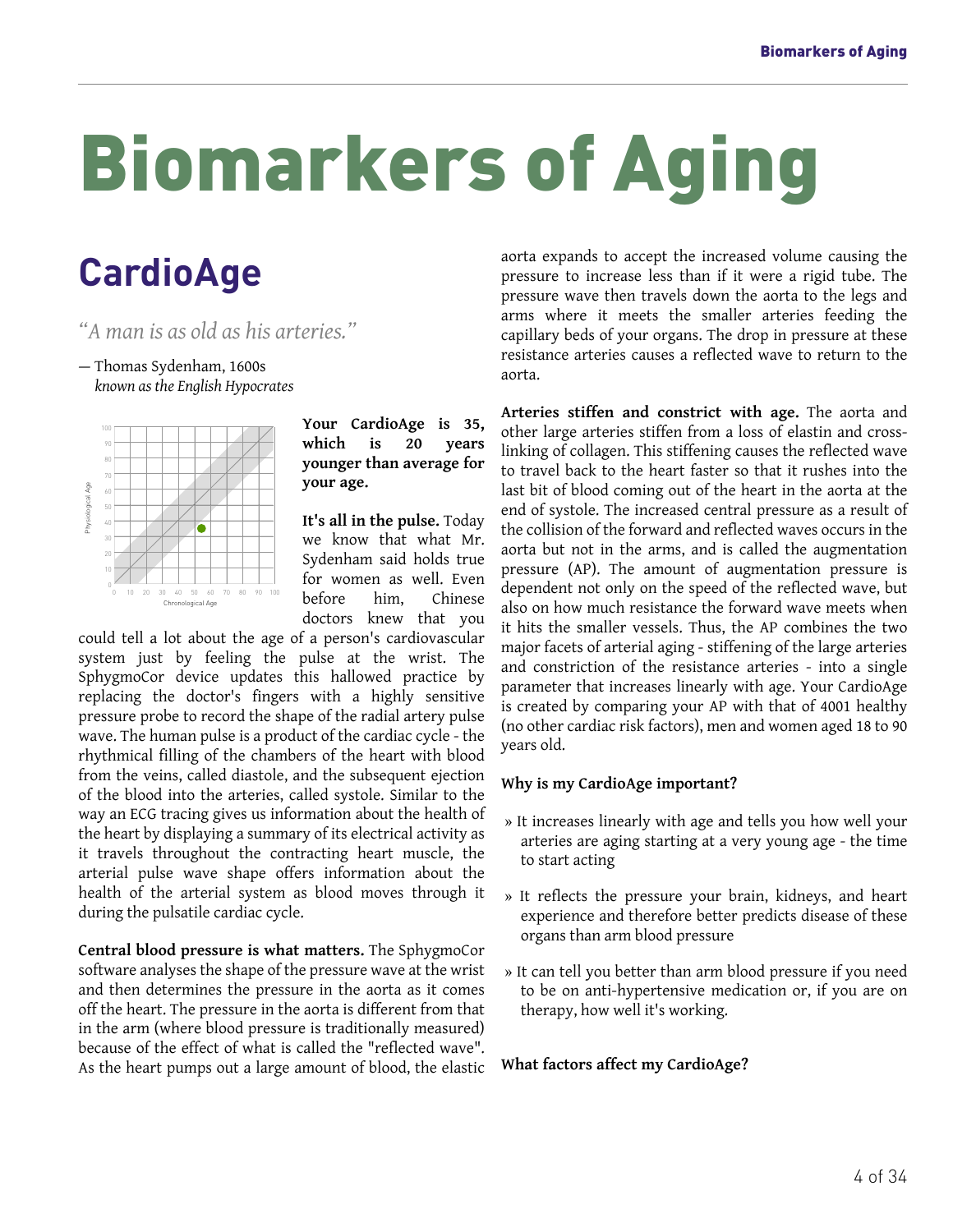**Age:** It takes time for all of the following risk factors to affect your arteries.

**Sedentary vs. active lifestyle:** Activity, in particular vigorous exercise, increases the production of nitric oxide in your small arteries, which decreases AP. Chronic aerobic exercise lowers your resting heart rate, which decreases the total number of times your heart beats in a day.

<span id="page-4-0"></span>**Height:** Taller people have lower central pressures because the reflected wave takes longer to travel back up the aorta to the heart.

**Gender:** Women have slightly stiffer arteries than men, even after adjusting for height. Your CardioAge is genderadjusted.

**Smoking:** After having a cigarette, even in young people, AP is increased because it causes constriction of the resistance arteries. Despite this increase in central pressure, arm blood pressure often remains deceptively low in young smokers. With years of smoking, the large arteries stiffen more rapidly and the smaller arteries become clogged - both of these processes increase your CardioAge.

**Obesity:** Increased abdominal fat (central obesity) has been associated with increased arterial stiffness independent of arm blood pressure, age, and ethnic group.

**Cholesterol:** High total and LDL cholesterol levels have been associated with increased arterial stiffness. Thus, cholesterol lowering medications can lower your CardioAge.

**Caffeine:** Consumption of caffeinated coffee has been associated with increased AP, even after one cup, without a similar increase in arm blood pressure. If you had a cup of a caffeinated drink within 2 hours of your test, your CardioAge could be somewhat higher.

**Hormones:** Low testosterone increases AP in men undergoing androgen deprivation therapy. Growth hormone deficiency is associated with increased arterial stiffness.

**Blood pressure medications:** The more recent blood pressure medications, such ACE inhibitiors, angiotensin receptor blockers, and calcium channel blockers, lower your augmentation pressure and therefore your CardioAge. Beta blockers, such as atenolol, propranolol, and metoprolol can actually increase your CardioAge. Diuretics often have a neutral effect. If you are on any of these medications at the time of your test, you must tell you doctor so that your results can be interpreted correctly.

**CardioAge** is determined with a proprietary algorithm using certain aspects of the output from the SphygmoCor device.

### **PulmoAge**



**Your PulmoAge is 45, which is 10 years younger than average for your age.**

Most of us are familiar with the "breathing tests" used to assess and monitor symptoms of asthma and emphysema patients. These symptoms include

coughing, wheezing, and shortness of breath. Yet if you've never had any of these symptoms, you are unlikely ever to have taken such a test. We, and many prominent pulmonary specialists, think this is an unfortunate shortcoming of our healthcare system. Everyone over age 40 should be screened for lung disease because of the existence of asymptomatic (no symptoms) lung disease that can gradually develop in those exposed to passive smoke, asbestos and other environmental toxins.

**From screening to lung age.** Spirometry (from the Latin word spirare, to breathe) turns out to be an informative biomarker of aging hiding in the guise of a pulmonary specialist's test. While it certainly functions as an excellent screen for early lung disease in symptomatic, undiagnosed asthmatics and smokers, it also measures the lung age of healthy individuals. In fact, in order to determine if the result of a spirometry test is abnormal, it must be compared to a large database of healthy adults adjusted for height, gender, ethnicity, and age. Spirometry performed by tens of thousands of individuals has resulted in large databases which can be used to determine lung age.

**Vital Capacity.** The two main results of spirometry are: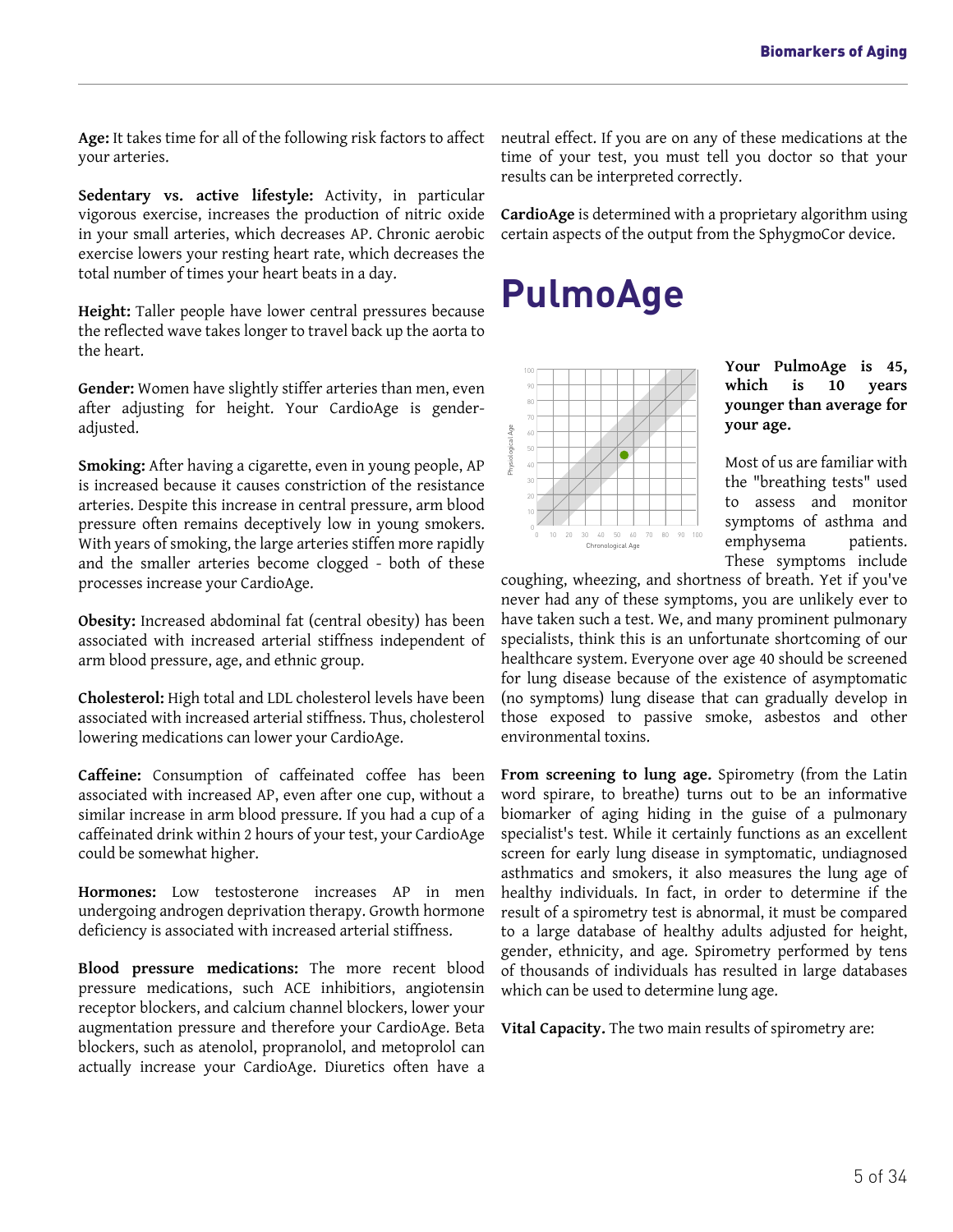- » Forced vital capacity (FVC): the total amount of air you can force out after a maximal inhalation
- » Forced expiratory volume in the first second (FEV1): the maximum amount of air you can force out in the first second of your forced vital capacity exhalation.

FVC is determined by the size of your chest, the number and health of the air sacs (alveoli) where gas exchange takes place, the elasticity of your large airways, and the strength of your breathing muscles. The FEV1 is largely determined by the elastic recoil of the air the small airways.

#### **Why is my PulmoAge important?**

- » Many large studies, including those that tracked people over long periods, have shown that both the FVC and FEV1 decline with age - about one percent a year.
- » Screen for pulmonary disease. If your FEV1/FVC < 0.72, then you could have obstructive pulmonary disease.
- » There is a correlation between these biomarkers and mortality. One investigation, the Buffalo Health Study, followed nearly 1,200 men and women between the ages of 20 and 89 for twenty-seven years, and found that lower lung function predicted earlier death.
- <span id="page-5-0"></span>» While spirometry results can be predictive of mortality risk, the correlation is not solely between respiratory function and death caused by respiratory disease. This is where the picture becomes a bit ambiguous, and where it deviates from other biomarkers of aging. Arterial stiffness, for instance, correlates directly with lifethreatening cardiovascular disease. But while the average person's FEV1 can be expected to decline about one percent a year - and that can add up to a significant percentage of functional loss over the course of a lifetime - such normal lung aging is not going to cause early death from lung disease in most people. As the studies cited above indicate, the more significant association is between lower spirometry readings and increased mortality of all kinds. These findings bolster the idea that respiratory function over time reflects how well the body as a whole is aging, making spirometry one of the most valuable biomarkers of aging.

#### *"We consider FEV1 as a surrogate for a number of unmeasured aging processes ... and not as a specific measure of lung function."*

— Dr. Milton Hollenberg *University of California, San Francisco Medical Center*

#### **What factors affect my PulmoAge?**

Many of the same factors that affect your CardioAge also affect your PulmoAge. Your PulmoAge is adjusted for height and gender, but differences in the structure of your chest, barrel vs. narrow, can also affect it. Smoking affects your lungs directly and indirectly, by affecting the arteries supplying your lungs with oxygen.

Asthma/emphysema inhaled medications such as bronchodilators and anti-inflammatories can improve your FEV1 and FVC, so your physician needs to know if you are taking one in order to accurately interpret your results.

Taking a baseline PulmoAge test and repeating it annually is an effective way to see how well your anti-aging efforts are working. If there is no significant increase over time, you're doing something right. In addition, a baseline test can tell you if you are at significant increased risk for lung disease and can motivate a smoker to quit.

### **NeuroAge™**



**Your NeuroAge is 34, which is 21 years younger than average for your age.**

**The brain ages.** Neuroscientists who study the aging brain agree that your brain ages much like your arteries and lungs. Just as there are tests to

detect changes in arterial stiffness and lung elasticity that occur decades before the onset of significant disease, there are tests of cognitive function sensitive to the gradual decline preceding clinically obvious neurologic impairment.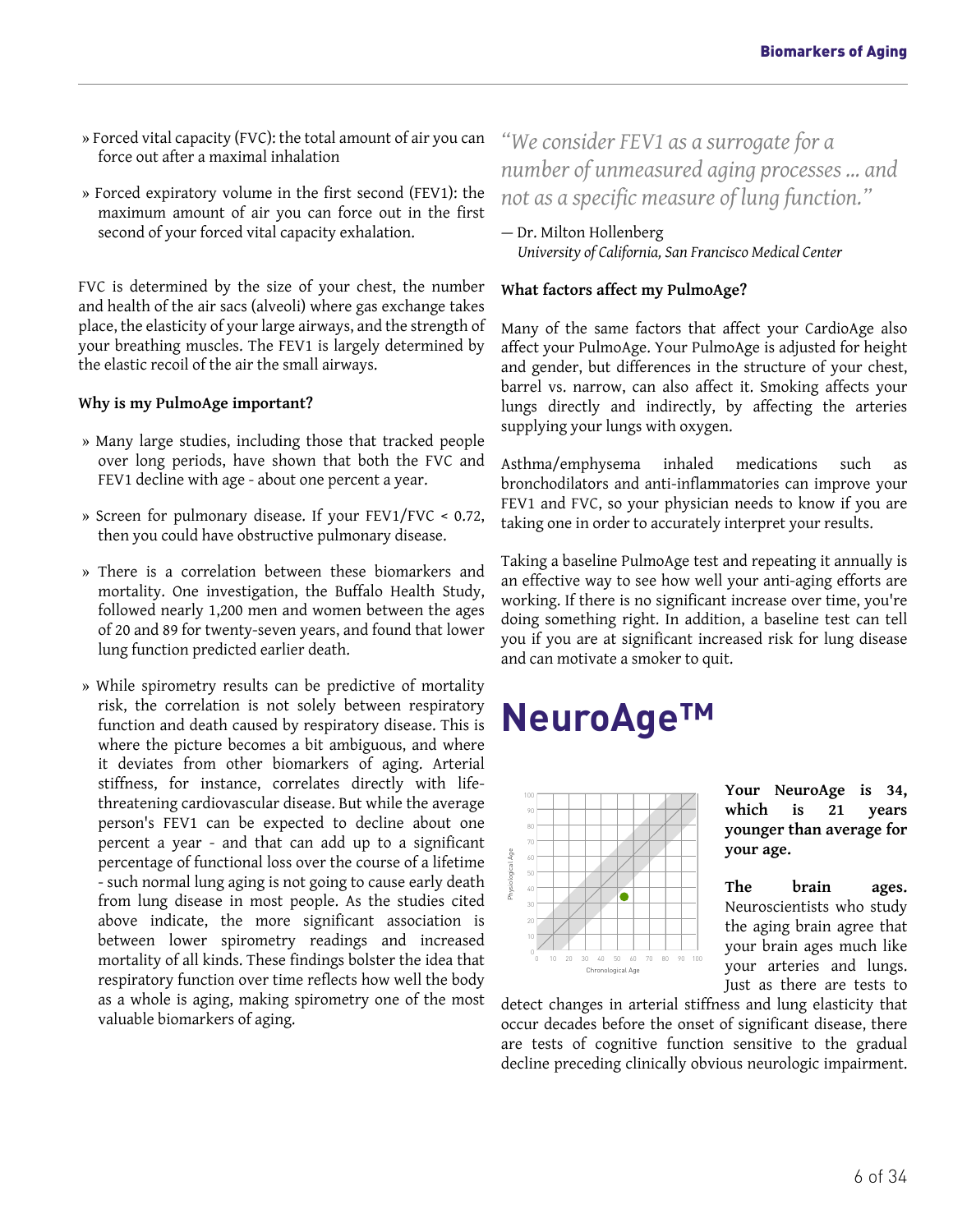This gradual decline is part of normal brain aging and can be experienced as a decreased ability to play video games and "brain fog," that feeling that you just are not thinking up to par.

**Brain aging is a slow process.** As early as your midtwenties, certain aspects of your cognitive function begin to decline in a linear fashion. You don't notice the decline unless you tax the system, e.g., play a video game, do long division in your head, or take this test. If that decline is steeper than the average person, you are more likely to have significant neurologic disease decades later than someone whose decline is average, and now is the time to act.

<span id="page-6-0"></span>**Screen for early cognitive impairment.** The CNS Vital Signs battery of neuropsychological tests assesses the main areas of cognitive function, by taxing them more than your daily activities (Most people find the 20-minute battery to be quite challenging). It is used to screen for significant neurologic impairment from dementia, ADHD, or medications and is a screening test that everyone should take periodically. Just as we saw with spirometry, however, in order to know if there is a significant impairment, the results of the test must be age-adjusted. While most domains of cognitive function are affected by normal brain aging, two areas are particularly sensitive to age and start showing changes in early adulthood.

#### **The most sensitive measures of normal brain aging are:**

- » **Reaction time.** The Stroop Test measures how quickly and accurately you can apply a rule to a stimulus and then inhibit the application of that rule (press the space bar when the word spells the color of its font, then reverse the rule).
- » **Processing speed.** The Symbol Digit Coding test measures how many paired sets of symbols and digits you can process on a computer screen with your eyes and then press the corresponding key on the keyboard. This test involved the grid with corresponding symbols and numbers.

Your NeuroAge is a weighted composite of the scores on these two tests.

#### **Why is my NeuroAge important?**

- » A NeuroAge significantly higher than your age may mean that your brain is aging more rapidly than it should and could be indicative of an adverse affect of a medication you are taking or early brain disease. This can occur even when your memory is unaffected.
- » Mild concussions can transiently raise your NeuroAge, as can moderate to severe depression.

#### **What factors affect my NeuroAge?**

Sleep deprivation and alcohol intoxication can hurt your performance, and caffeine can improve your performance. Cognitive neuroscientists have shown that the decrease in performance on tests like these is correlated with the loss of dopamine activity in the frontal lobes of the brain.

## **CutoAge**

Why do I need a fancy instrument to tell me how well my skin is aging?



**Your CutoAge is 30, which is 25 years younger than average for your age.**

**Intrinsic vs. extrinsic skin aging.** Most people think that just looking in the mirror ought to suffice, yet studies have demonstrated that facial

skin appearance is more affected by the amount of sun exposure (photoaging) than it is by the passage of time. As such, your skin's appearance it is not a great biomarker of aging. However, intrinsic skin aging (the loss of elasticity and fine wrinkling that occur in areas of your body that receive relatively little sun exposure), correlates very closely with age. This linear change in elasticity is hard to appreciate with the naked eye until it is relatively advanced.

**More than just skin deep.** To measure intrinsic skin aging we use the Cutometer, an instrument that has been validated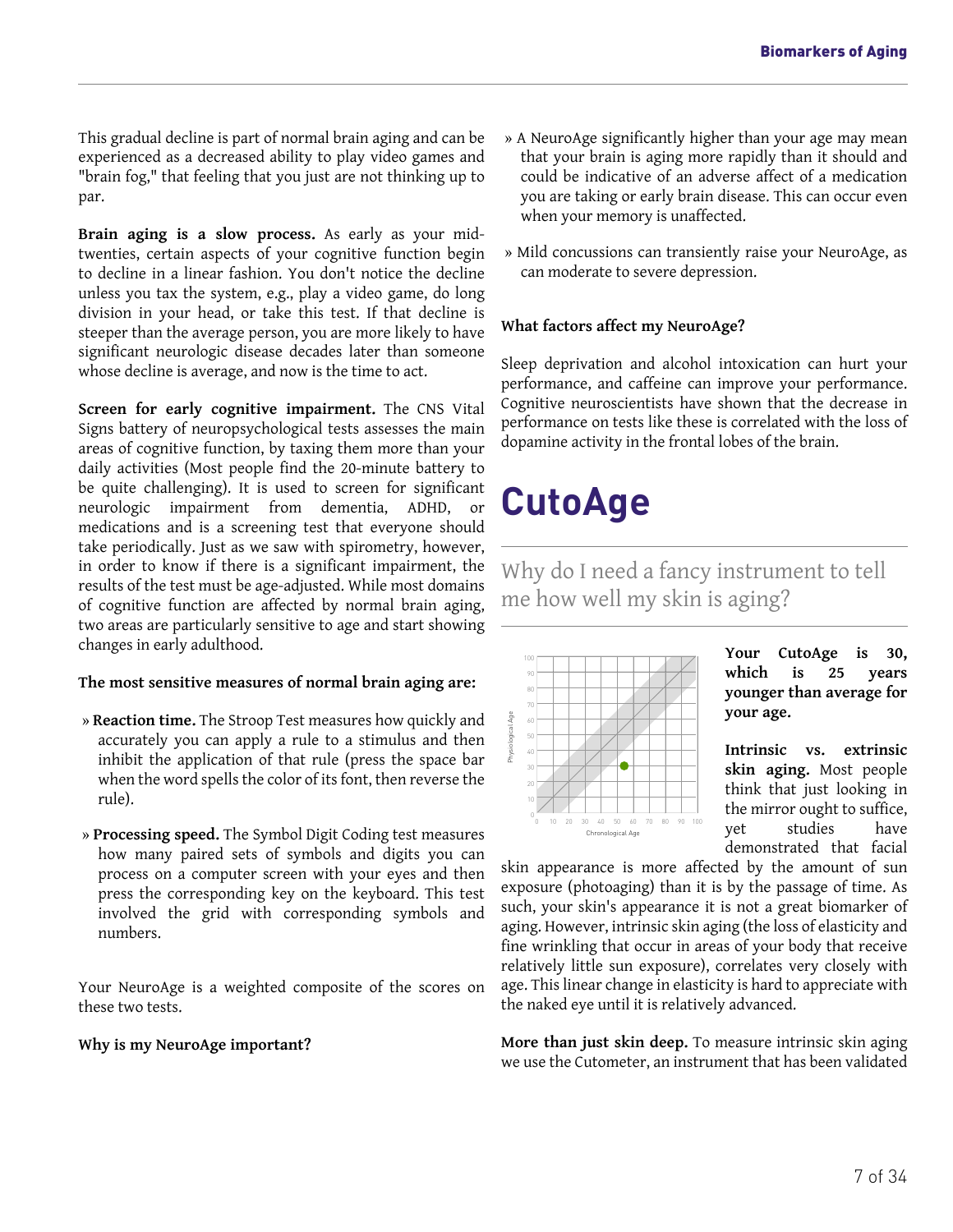in hundreds of studies of skin aging over the past 25 years. It works by applying a sequence of precise and gentle suctions to a small area of skin and then measuring with an optical sensor how much the top two layers of your skin move with each suction. The movement is very slight - only 0.2-0.5 mm - much less than the amount it moves when you do a "pinch test" to see how fast your skin returns to normal after pinching it between your two fingers. Yet by involving only the top two layers, the Cutometer can non-invasively assess the amount and structure of the collagen and elastins in your skin. The result is reported as skin elasticity percent: the extent to which your skin returns to its original position after being stretched and released. When you finish adolescence, the average skin elasticity is almost 90%; with each passing year the average person loses about 1%, leaving the average 80-year-old with about 35% elasticity.

#### **Why is my CutoAge important?**

- » Skin elasticity as measured by the Cutometer has been correlated with bone density.
- » It has been shown to be improved by HRT in women.

### <span id="page-7-0"></span>**PhysioAge™ Composite**



**Your PhysioAge is 27, which is 28 years younger than average for your age.**

By analyzing these individual Ages together, we can calculate an overall PhysioAge Composite, which tells you how well you are aging as a whole.

This composite is not a simple average of the individual Ages. Simply averaging the results of each Age would be like sewing together a human from the parts of different cadavers (like Dr. Frankenstein did). It's a flawed approach because they don't naturally go together. The result would be a composite picture that doesn't necessarily reflect the way the aging of these body systems interact with one another in actual people.

To avoid this pitfall, we measured over 150 biological parameters in 113 men and women between the ages of 30 and 87 during the course of a 3-year study. We then utilized the multiple linear regression technique to see how the parameters that most highly correlate with age interact within the study subjects to explain the aging process. The result is a PhysioAge Composite that tells you the chronological age at which the average person's physiological systems function as well as yours at the time you took the test.

**Explanatory power.** The advantage of this method of calculating Physiological Age is the statistical power it provides. When you measure the first four biomarkers on the chart after the PhysioAge, you can explain 70% of the variation in aging among individuals. If you add ImmunoAge to the first four, it increases to 75%, and topping it off with TelomerAge takes you up to an unprecedented 84%. This gives you a single barometer of how well you are aging.

**Measuring effectiveness of therapy.** With this level of explanatory power, we are able to tell you how an intervention you are utilizing - such as hormone therapy, exercise, antioxidant supplementation, or any prescription meds you are taking for other conditions - is affecting your overall aging process. This is important because some interventions have beneficial effects in one system, but may be causing adverse effects in another. For example, high intensity exercise can improve your arterial and pulmonary systems, but if too intense it can age your immune system. Moreover, some therapies, such as telomerase activators, subtly but profoundly affect all organ systems, so you need a measure of the aggregate effect in order to appreciate how well they are working.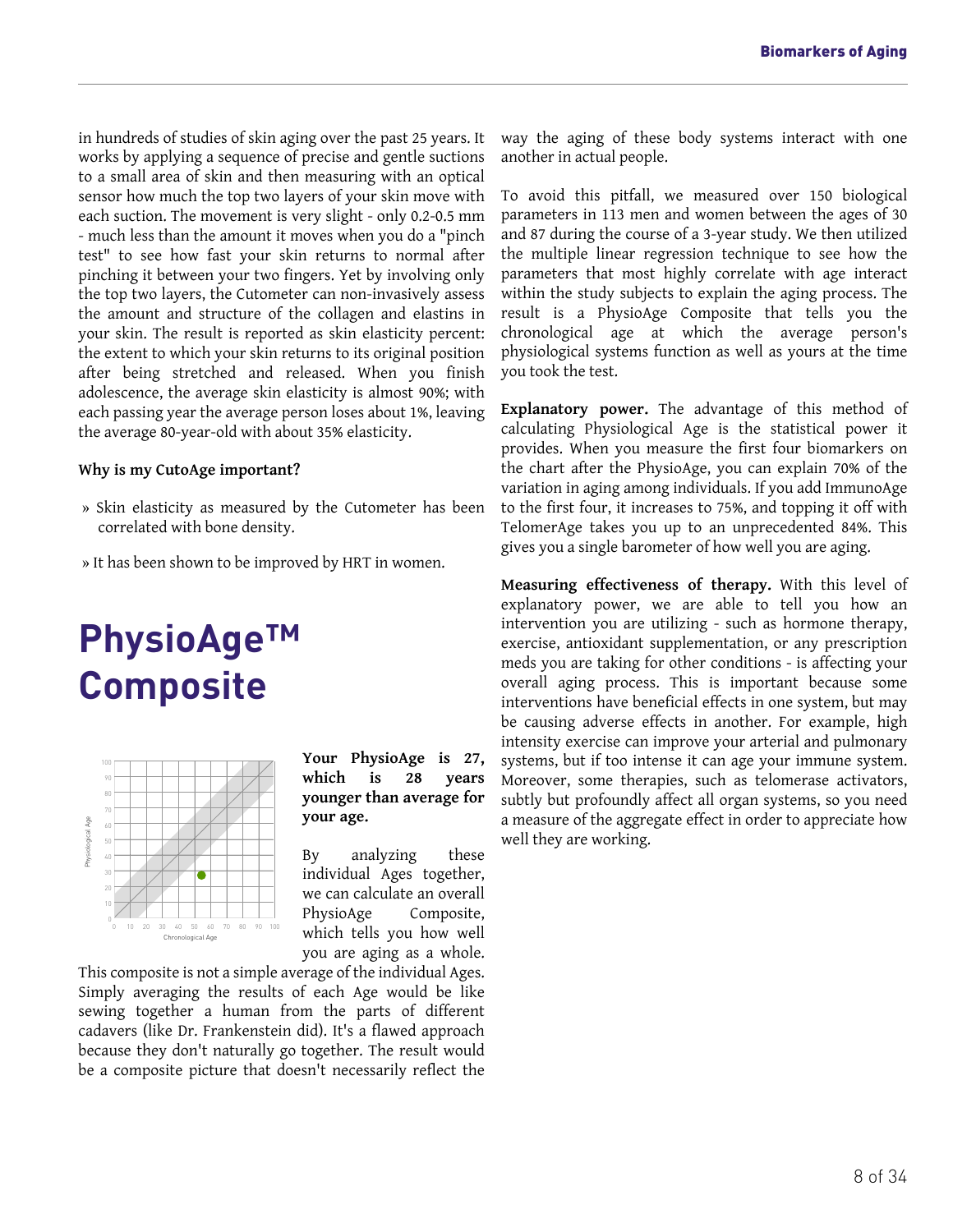## <span id="page-8-0"></span>**Comparing Systems**

Physiological Ages for Your Current Visit



**Comparing Your Calculated Ages** This bar chart shows the most current ages of your overall PhysioAge Composite and the physiological systems we measured to calculate it. Your PhysioAge Composite is a weighted average of the other underlying ages.

A bar pointing up indicates that this particular physiological system is older, or weaker than average for your age. A bar pointing down indicates it is younger, or stronger than average for patients your age. Each of us has a different combination of weaker and stronger systems depending on genetic inheritance and lifestyle factors/therapeutic interventions.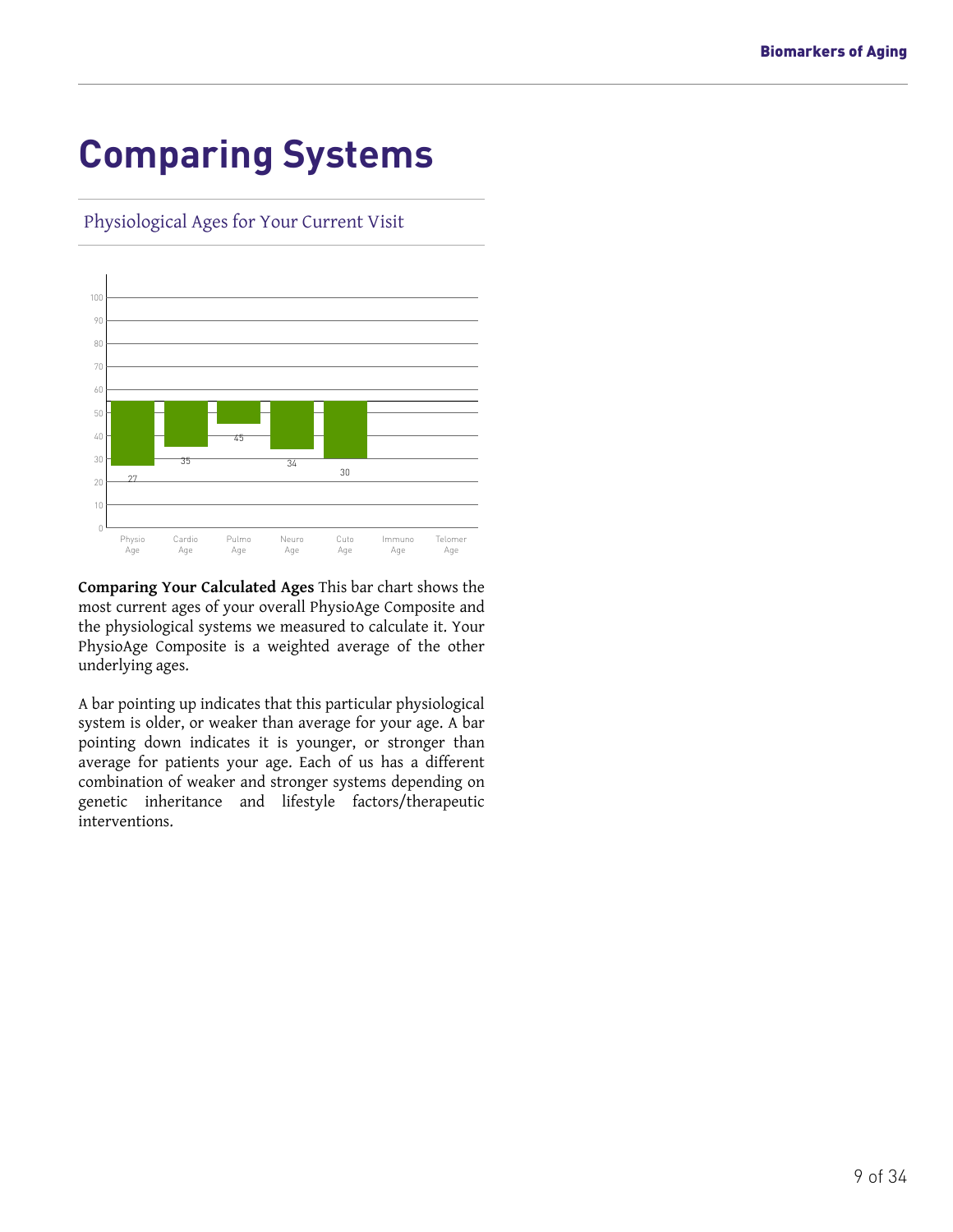# <span id="page-9-0"></span>Health Status Indicators

# <span id="page-9-1"></span>**Vital Signs**

| <b>Biomarker</b> | <b>Result</b> | <b>Units</b> | <b>Normal Range</b> | <b>Spectrum</b> |
|------------------|---------------|--------------|---------------------|-----------------|
| Heart Rate       | 63.00         | bpm          | $50.0 - 80.0$       |                 |
| Height           | 70.00         | inches       |                     |                 |
| Weight           | 201.00        | lbs          |                     |                 |

**Heart Rate** is the number of times your heart beats per minute. The normal range is less than 100, and by definition, a level above 100 is called tachycardia. Heart rate has been shown to be a good low-tech marker for cardiovascular

disease risk. Several studies have shown that resting heart rate predicts cardiovascular mortality, with the risk decreasing in line with heart rate

# <span id="page-9-2"></span>**Arterial Stiffness**

| <b>Biomarker</b>               | <b>Result</b> | <b>Units</b> | <b>Normal Range</b> | <b>Optimal Range</b> | <b>Spectrum</b> |
|--------------------------------|---------------|--------------|---------------------|----------------------|-----------------|
| Systolic Blood Pressure        | 116           | mm Hq        | $90.0 - 120.0$      |                      |                 |
| Diastolic Blood Pressure       | 67            | mm Hg        | $60.0 - 80.0$       |                      |                 |
| Aortic Systolic Blood Pressure | 101           | mm Hg        | $96.0 - 120.0$      | $96.0 - 110.0$       |                 |
| Aortic Pulse Pressure          | 33            | mm Hq        | $21.0 - 40.0$       | $21.0 - 30.0$        |                 |
| <b>Augmentation Pressure</b>   | 4             | mm Hq        | $0.0 - 8.0$         |                      |                 |
| Augmentation Index             | 11            | mm Hq        | $0.0 - 23.0$        |                      |                 |
| Ejection Duration              | 277           | mSec         |                     |                      |                 |
| Ejection Duration %            | 33%           |              | $26.0 - 32.0$       |                      |                 |
| SubEndocardial Viability Ratio | 176 %         |              | $186.0 - 240.0$     |                      |                 |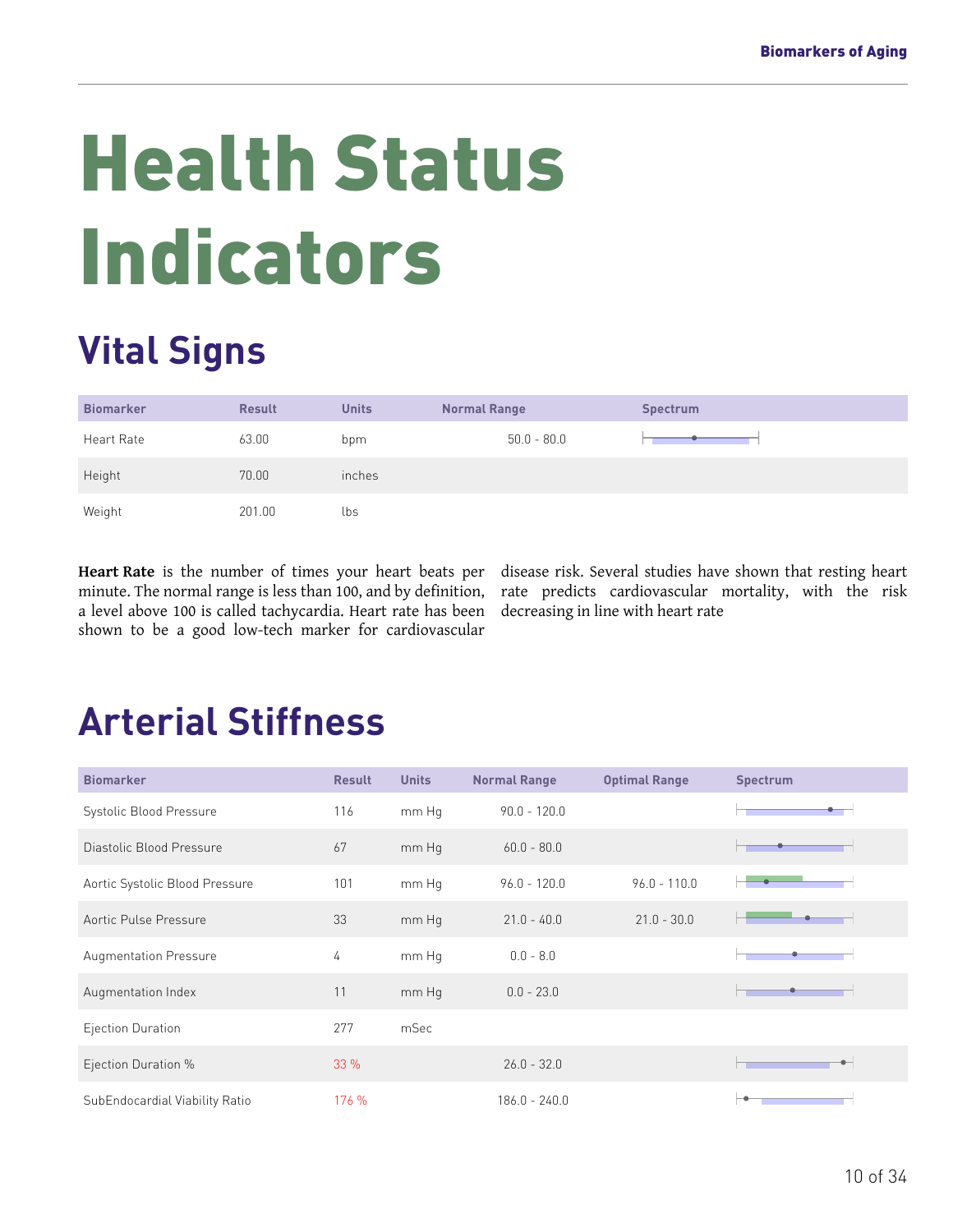As discussed in the CardioAge section, the SphygmoCor parameter, Augmentation Pressure (AP), is used to calculate the age of your arterial system. There is additional information supplied by the SphygmoCor device that can help to further assess your cardiovascular health and disease risk.

#### **Systolic Blood Pressure** ( SBP )

is the peak blood pressure reached during systole, the part of the cardiac cycle during which the heart contracts and squeezes blood into the peripheral circulation. SBP increases with age and predicts strokes and heart attacks in many studies. However, it is not as good a predictor of CVD or biomarker of aging as AP.

**Diastolic Blood Pressure** ( DBP ) is the time during the cardiac cycle that the heart muscle is relaxing and filling up with blood. It is often misunderstood to continue to rise with age, when in fact, it reaches a peak in mid-adulthood and then starts to decline because of the decrease in elastic recoil of the aorta and muscular arteries. A decline in DBP in an older adult accompanied by an increase in SBP increases rather than decreases his CVD risk.

**Aortic Systolic Blood Pressure** ( ASBP ) is the peak blood pressure experienced by the aorta during systole. In many studies, it has proven to be a much better predictor of cardiovascular disease risk than arm SBP.

**Aortic Pulse Pressure** ( APP ) is the difference between the ASBP and aortic diastolic blood pressure. This is similar to the AP used to calculate your CardioAge. If you are over 40 years old, your ASBP is greater than 121 mm Hg, and your APP is greater than 45 mm Hg, then you should consider talking to your doctor about starting lifestyle and diet modification to lower your ASBP. If these are not successful, then blood-pressure lowering medications such as an ACE inhibitor, calcium channel blocker, or ARB should be considered. In contrast, it doesn't matter what your SBP is if your ASBP is below 120 mm Hg. Many young men with muscular arms have SBPs greater than 130, but have very low central pressures because of the amplification of blood pressure that occurs in the peripheral circulation. These are the newest recommendations for diagnosing and managing hypertension using central blood pressures to avoid treating individuals who won't benefit and to pick up those who will but would be missed by conventional arm cuff blood pressure measurements.

**Augmentation Index** ( AI ) is the AP corrected for the difference between systolic and diastolic blood pressure, called the 'Pulse Pressure,' and heart rate. In younger patients, it may be a slightly better indicator of cardiovascular age than AP. However, in older patients, it is less useful because it plateaus by age 65.

**Ejection Duration** ( ED ) is the duration of systole, the time it takes the heart to pump out the blood it filled up with during diastole. This number changes as the heart rate goes up and down, but the ratio between the time in systole and diastole is a measure of the amount of work the heart has to do.

**SubEndocardial Viability Ratio** ( SEVR ) is a measure of the ability of the heart to fill the coronary arteries (at a given heart rate) so that sufficient nutrients and oxygen can get to the inner lining of the heart muscle (the subendocardium). When this ratio drops below 130, angina can occur. A level above 220 is a measure of a healthy heart and vascular system.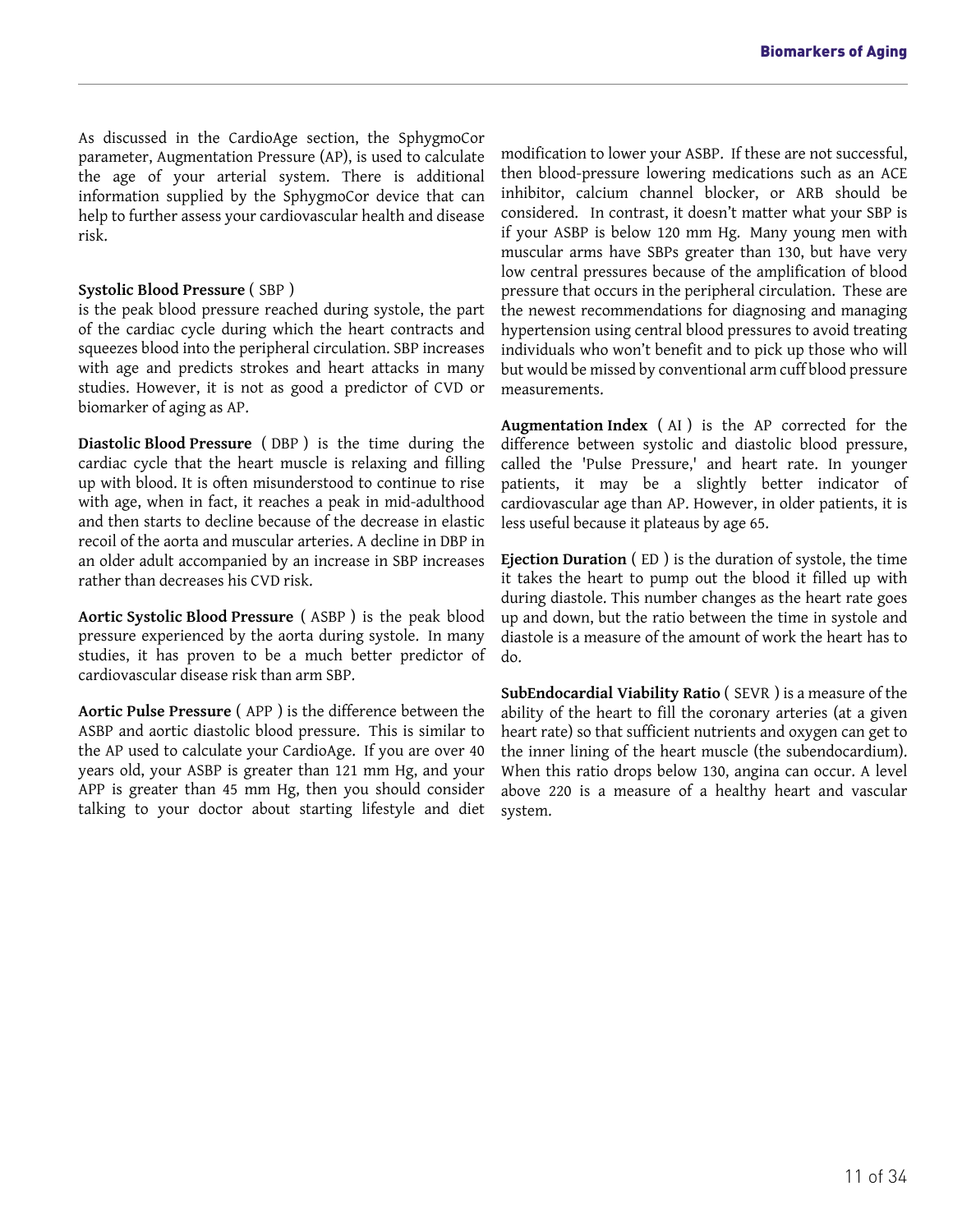| <b>Biomarker</b>         | <b>Result</b> | <b>Units</b> | <b>Normal Range</b> | <b>Optimal Range</b> | <b>Spectrum</b> |
|--------------------------|---------------|--------------|---------------------|----------------------|-----------------|
| <b>Total Cholesterol</b> | 143.00        | mq/dL        | $125.0 - 200.0$     | < 150.0              |                 |
| <b>LDL Cholesterol</b>   | 89.00         | mg/dL        | $0.0 - 129.0$       | ~< 100.0             |                 |
| HDL Cholesterol          | 43.00         | mg/dL        | > 40.0              | > 50.0               |                 |
| Triglycerides            | 57.00         | mg/dL        | $0.0 - 149.0$       | < 75.0               |                 |
| C-Reactive Protein       | 0.49          | mg/L         | $0.0 - 2.9$         | ~1.0                 |                 |
| Homocysteine             | 5.60          | µmol/L       | $0.0 - 10.3$        | & 9.0                |                 |

## <span id="page-11-0"></span>**Cardiovascular Risk**

The first five cardiovascular risk factors (CRF) are from the traditional lipid ('fats' in Greek) panel. The risk of these was measured in the famous Framingham heart study and it is well-established that abnormal values can contribute to the risk for CVD (cardiovascular disease).

**Total Cholesterol** is made up of the LDL, HDL, and TG. A normal cholesterol level is below 200 mg/dL, but ideally it should be below 150. However, the relative amounts of the LDL and HDL affect how "dangerous" a given total cholesterol level is. For example, if your total cholesterol is 230, and your HDL is 70, you are in a less risky range than if your total cholesterol is 190 and your HDL is 30. This is because the LDL accompanying the first of these profiles would likely be significantly lower than that of the second.

**LDL Cholesterol** is known as the "bad" cholesterol because it can become oxidized by free radicals and initiate atherosclerosis as discussed above. All things being equal, the lower the LDL the better. A level below 130 mg/dL is normal, and above 160 mg/dL confers a significant increase risk of CVD. When the total cholesterol is 150 mg/dL, the LDL is usually about 80 mg/dL. Nutritional anthropologists have speculated that this is the average human level of LDL when we consumed the natural diet of our ancestral environment.

**Triglycerides** ( TG ) are the three- (hence the 'tri') chain fatty acid lipoproteins which are increased significantly immediately after a meal, but circulate in lower levels in the fasting state. Levels above 150 mg/dL are associated with an increased risk of CVD, but can also be the result of inflammation of the pancreas. You must be fasting for 8 hours for the TG level to be interpretable by the table above. This because the type of food you ate just prior to a test can have a great impact on the level and not be representative of the average TG level. For example, if you had high-fat meal prior to the test, your TG could be twice as high as if you had an average or low-fat meal.

**C-Reactive Protein** ( CRP ) is called an 'acute phase reactant' because it is released from the liver during an acute infection to help fight off microbial invaders. In the absence of infection, however, a C-reactive protein level greater than 3 mg/L has been associated with an increased risk of CVD in a large number of studies. This is thought to be a result of the low level of inflammation (immune system activation) produced by atherosclerotic plaques. A level of 1-3 mg/L is normal, but ideally it should be less than 1 (the lower the better.)

**Homocysteine** is an intermediary metabolite produced during the conversion of the amino acid methionine (commonly found in dietary meat protein) into cysteine. This conversion requires adequate levels of vitamin B12 and folic acid. High levels of homocysteine act like free radicals and can damage arteries in the same way as oxidized LDL. Studies have associated levels of homocysteine greater than 9 micromol/L with an increase risk of CVD. While more recent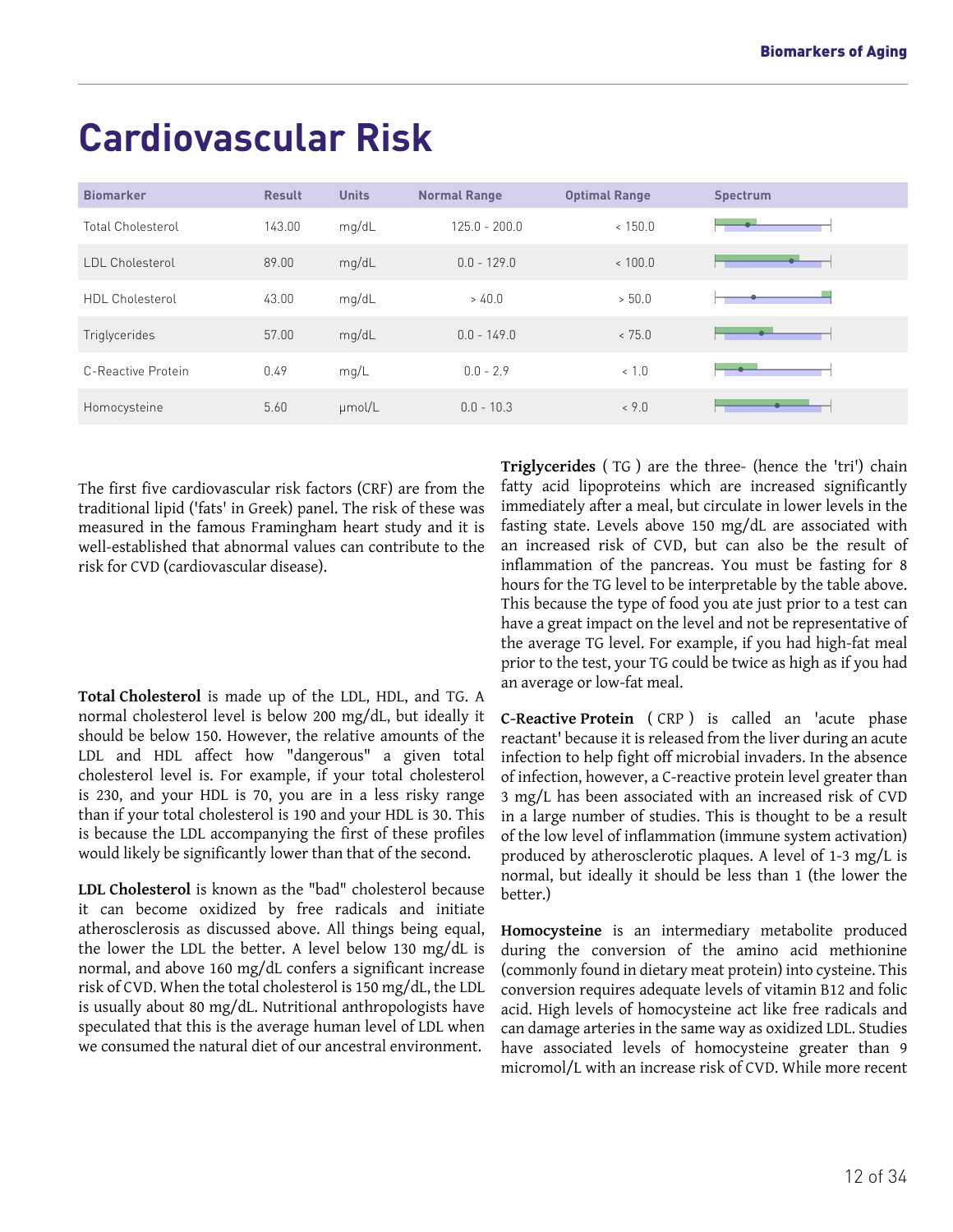studies have called this association into question, the preponderance of evidence suggests that maintaining a normal to low homocysteine level by ensuring adequate

intake of B-vitamins is likely to benefit your cardiovascular health.

### <span id="page-12-0"></span>**Diabetes & Glucose**

| <b>Biomarker</b> | <b>Result</b> | <b>Units</b> | <b>Normal Range</b> | <b>Optimal Range</b> | <b>Spectrum</b> |
|------------------|---------------|--------------|---------------------|----------------------|-----------------|
| Glucose          | 85.00         | mq/dL        | $0.0 - 99.0$        | $70.0 - 90.0$        |                 |
| Insulin          | 4.50          | ulU/mL       | $0.0 - 16.0$        | $0.9 - 0$            |                 |
| Hemoglobin A1C   | 5.50%         |              | $0.0 - 6.0$         | &5.0                 | $-$             |

Diabetes is the disorder in which your blood sugar (glucose) is not maintained within the normal range, which leads to complications such as cardiovascular and kidney disease, retinopathy, neuropathy, and ultimately premature death. There are two forms of diabetes.

**TYPE I** comprises 5% of cases, occurs in childhood or adolescence (juvenile diabetes), and is an autoimmune disorder in which the insulin-producing cells of the pancreas are destroyed. The destruction progresses fairly rapidly and results in an insufficient or complete lack of insulin, which can lead to extremely high blood glucose and diabetic coma.

**Type II** comprise 95% of cases, usually begins in adulthood and the risk increases with age. In contrast to Type I, it is a disorder of insulin resistance and only late in its natural history is there a decrease in insulin production. There is a gradual onset that is usually coincident with decreased physical activity and body fat accumulation. A prediabetes state of "glucose intolerance" often occurs months to years before. Similar to cholesterol, blood glucose level has a continuous range from frank disease to optimal. These biomarkers of blood sugar control allow us to tell you how well you are processing glucose.

The table below is a guide to the interpretation of HgbA1c levels. An international panel representing the major diabetes organizations around the world recently recommended that HgbA1c be used for the diagnosis of diabetes in addition to its traditional role in monitoring therapy. This is largely because it is a better indicator of overall blood sugar control and is not subject to specimen handling conditions, as is fasting glucose.

| Interpretation  | <b>HgbA1c Level</b> |
|-----------------|---------------------|
| Optimal         | $< 5.0 \%$          |
| Healthy         | $< 5.5 \%$          |
| Normal          | $& 6.0 \%$          |
| Prediabetes     | $< 7.0 \%$          |
| <b>Diabetes</b> | $> 7.0 \%$          |

Why do we consider < 5% to be optimal? HgbA1c is a subset of the general category called advanced glycation end-products which go by the very descriptive acronym AGEs. (The more AGEs you have, the faster you age.) These are any biomolecules (proteins, etc.) that have undergone a reaction in which a glucose molecule becomes permanently attached. Once this happens, the proteins do not function well and unfortunately, unlike with red blood cells, they are often not removed from the body for a very long time. This leads to suboptimal function of the tissue. Lower levels of AGEs production lead to better maintenance of youthful tissue function.

**Insulin** is the hormone secreted from the pancreas when your blood glucose rises after eating, which enables your tissues (mainly the liver, muscles, and brain) to efficiently absorb glucose. The amount of insulin it takes to maintain a given level of blood glucose is indicative of your level of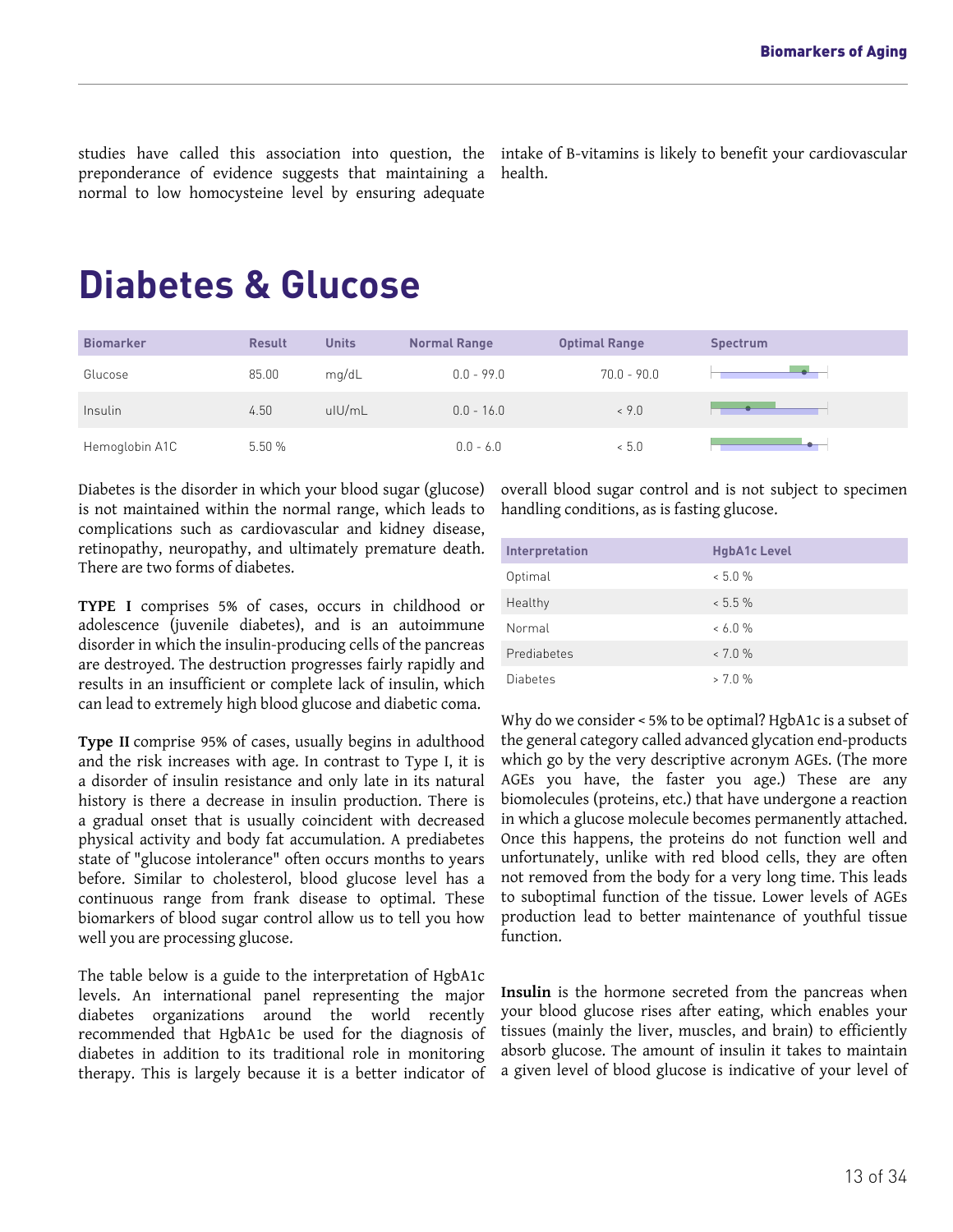insulin resistance (or conversely, insulin sensitivity). Measuring insulin while fasting helps to further interpret the health of your blood glucose level. For example, given two people with a fasting glucose of 100 mg/dl, the one with the lower fasting insulin would have better overall insulin sensitivity and would be more likely to have lower glucose after a meal than the othe.

**Hemoglobin A1C** is also known as 'glycosylated' or 'glycated' hemoglobin. Hemoglobin is the protein in your red blood cells that carries oxygen. As your red blood cells circulate, they are exposed to the glucose in your blood plasma. Over time, the glucose molecules can attach to the hemoglobin which then becomes glycated hemoglobin. The percentage of glycated hemoglobin in your red blood cells depends on the amount of time the red blood cells circulate and the concentration of glucose to which they are exposed. Because the average life span of a red blood cell is 4 months, the percentage of them containing glycated hemoglobin serves as an excellent measure of the average blood glucose level over the past 4 months

### <span id="page-13-0"></span>**Body Composition**

| <b>Biomarker</b>               | <b>Result</b> | <b>Units</b> | <b>Normal Range</b> | <b>Spectrum</b> |
|--------------------------------|---------------|--------------|---------------------|-----------------|
| Body Mass Index                | 28.8          |              |                     |                 |
| Lean Body Mass                 | 164.00        | lbs          |                     |                 |
| Fat Mass                       | 39.00         | lbs          |                     |                 |
| Percent Bodyfat                | 19.40 %       |              | $10.0 - 20.0$       |                 |
| Total Body Water               | 121.00        | lbs          |                     |                 |
| Intracellular Water            | 2.63          | lbs          |                     |                 |
| Extracellular Water            | 46.00         | lbs          |                     |                 |
| Extracellular/Total Body Water | 0.380         |              | $0.36 - 0.39$       |                 |

The InBody multi-polar bioimpedance spectrometry device assesses body composition by applying varying frequencies of a low level current to all four limbs of the body. By doing so, it is able to measure much more accurately overall lean body mass (LBM) than a device that utilizes a single frequency and applies it only to the legs. Then, by subtracting the LBM from the total body weight, overall fat mass and percentage can be calculated.

**Lean Body Mass** ( LBM ) is the total body weight minus the fat mass. The normal range for LBM is dependent on the height and gender of the subject being measured. For males, the standard LBM is the amount of LBM that would give a BMI of 22 and a bodyfat of 15%. For females, the standard amount of LBM is the same BMI (22) and a body fat of 23%.

**Fat Mass** ( FM ) is calculated by subtracting the LBM from the total body weight.

**Percent Bodyfat** is calculated by dividing the FM by the total body weight. The normal range for males is 10-20% and for females 18-28%.

**Total Body Water** is measured to determine LBM. It is comprised of all the non-fat weight of your body, both intracellular and extracellular. When the electric current is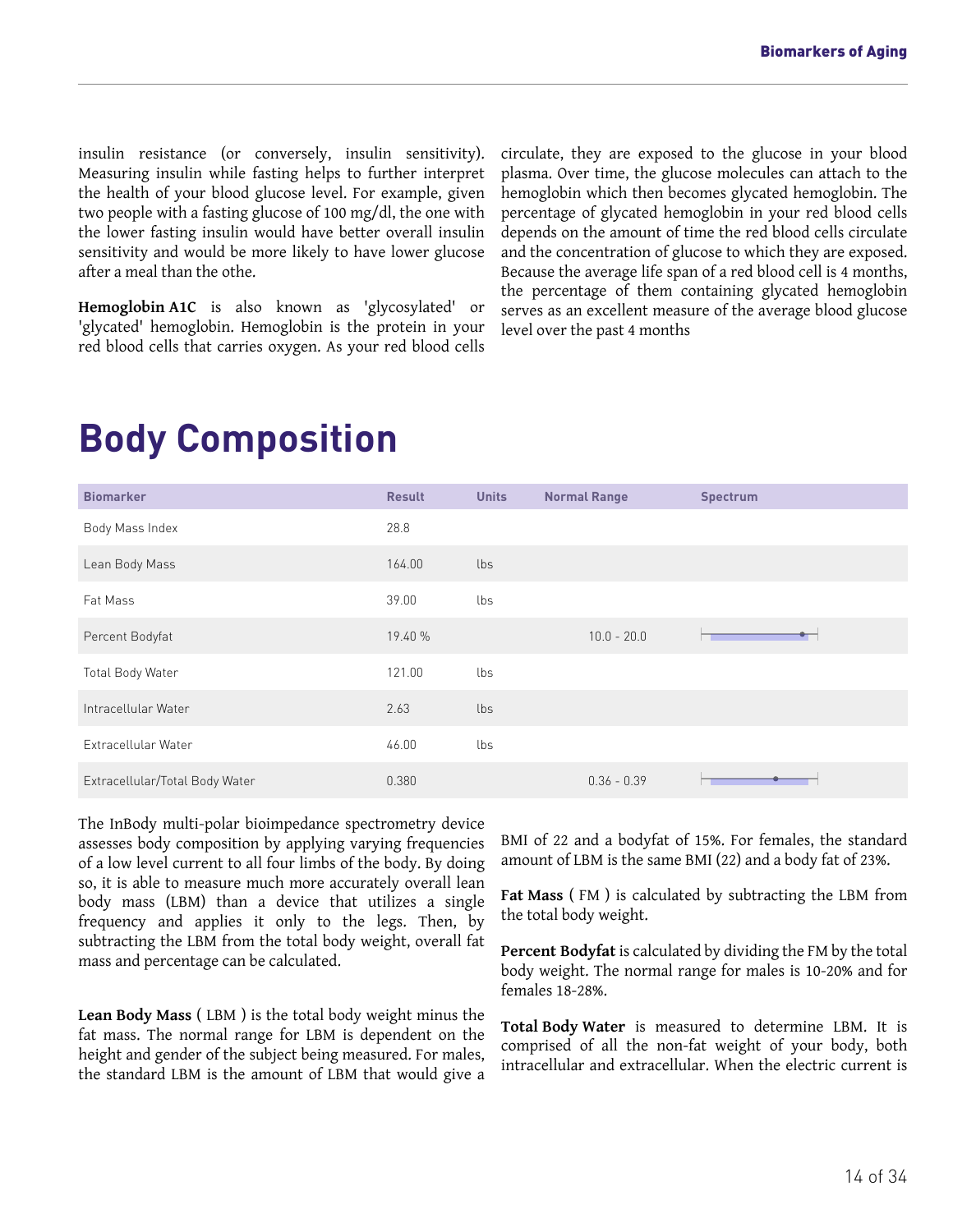applied to your body, the lower frequencies travel around the cells and the higher frequencies through the cells.

**Intracellular Water** is a measure of the amount of your TBW that is contained within the cell membranes of your tissues. In young healthy tissues, a greater proportion of TBW is in the cells.

**Extracellular Water** is a measure of the portion of TBW outside of your cells as interstitial fluid. It is equal to the TBW minus the ICW. As we age, more of our LBM is outside of our cells as "junk", degraded proteins, etc. A temporary cause of increased ECW is edema, the swelling of the legs that can

occur in certain disease states, and also at the end of a day of standing

**Extracellular/Total Body Water** is actually an interesting biomarker of aging. This ratio is a measure of the "quality" of your LBM. The lower the ratio, the healthier your LBM. It can help to diagnose the condition of sarcopenic obesity (high fat and low muscle), which might show a normal LBM, when in fact a higher than normal portion of it is ECW. Between 20 and 85 years old, the ratio gradually increases from 0.36 to 0.39. In certain disease states, the ratio can exceed 0.40.

### <span id="page-14-0"></span>**Lung Function**

| <b>Biomarker</b> | <b>Result</b> | <b>Units</b> |
|------------------|---------------|--------------|
| <b>FVC</b>       | 4.51          |              |
| FEV1             | 3.70          |              |
| FEV1/FVC         | 82.05 %       |              |
| FEF25-75%        | 4.86 %        |              |
| PEF              | 8.79          | L/sec        |

As mentioned in the PulmoAge section, FEV1 is a powerful biomarker of aging hiding in the guise of a lung disease test. But the forced expiratory volume test you took is also an important screening test for lung disease.

**Screen for potential lung disease -** If your FEV1/FVC is less than 0.72, then you may have some element of chronic obstructive pulmonary disease like asthma or bronchitis. Your doctor will ask you to repeat the test and if it is the same will likely have you do more extensive tests or refer you to a pulmonary specialist. If your FVC is below the normal range for your age, then you may have some element of restrictive lung disease such as emphysema or pulmonary fibrosis.

**FVC** is the total amount of air you can exhale after a maximal inhalation. Many factors affect FVC, including height, gender, race, and age, as well as the health of your lung tissue and chest muscles. FVC is almost as good a biomarker of aging as is FEV1. The predicted range is adjusted for these factors. Obesity and an extremely muscular chest can reduce your FVC because it makes it more difficult to completely expand your lungs

**FEV1** is the amount of air in liters you can expel in 1 second. It is determined by multiple factors and is expected to decline 20-40 ml each year after age 25. Asthma and chronic obstructive pulmonary disease (COPD) reduce your ability to rapidly expel air from your lungs because of constriction and inflammation of the smaller airways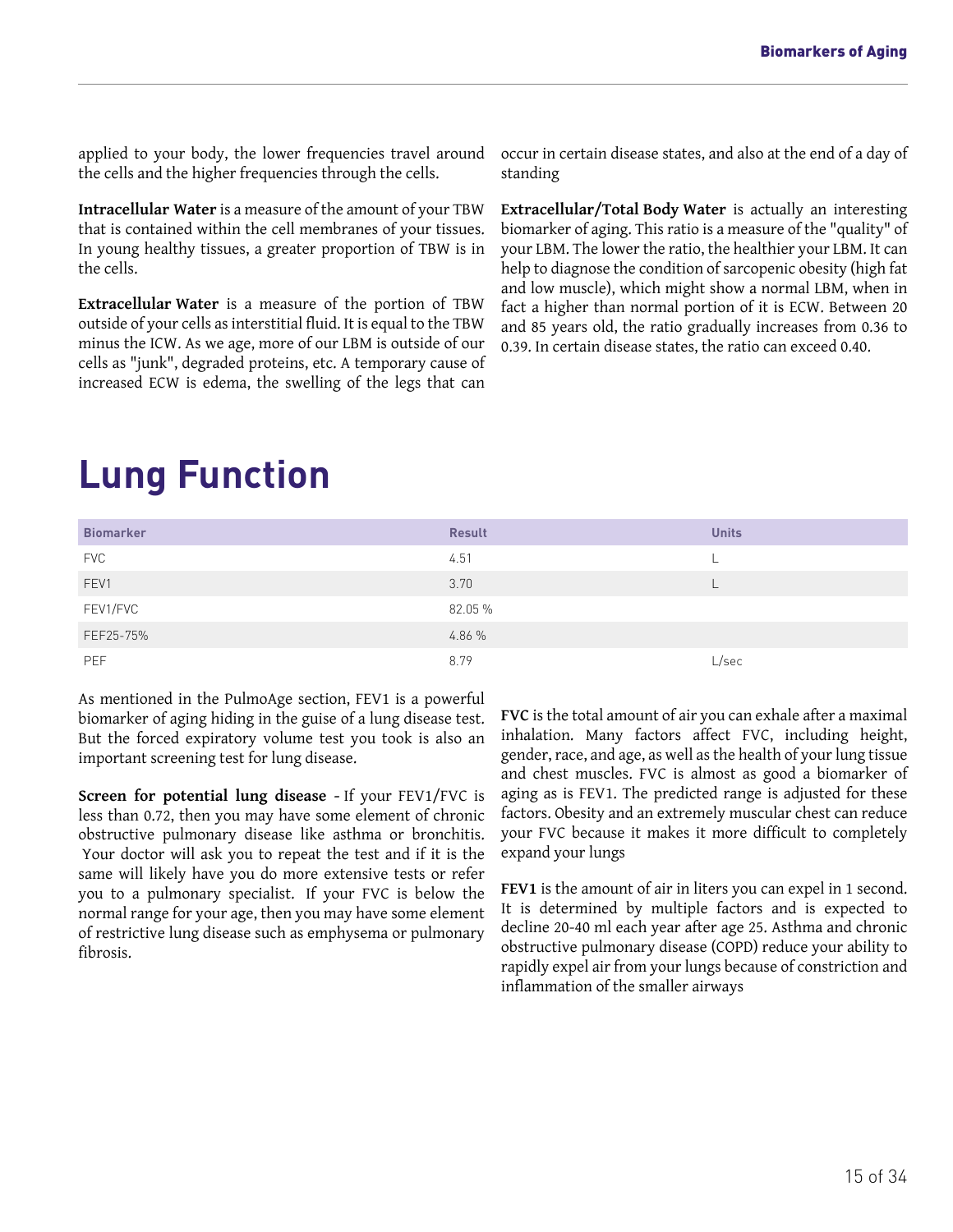# <span id="page-15-0"></span>**Cognitive Function**

| <b>Biomarker</b>                | <b>Result</b> | <b>Normal Range</b> | <b>Spectrum</b>    |
|---------------------------------|---------------|---------------------|--------------------|
| Composite Memory                | 121.00        | $90.0 - 109.0$      |                    |
| Verbal Memory                   | 118.00        | $90.0 - 109.0$      |                    |
| Visual Memory                   | 115.00        | $90.0 - 109.0$      |                    |
| Psychomotor Speed               | 119.00        | $90.0 - 109.0$      |                    |
| Processing Speed                | 115.00        | $90.0 - 109.0$      |                    |
| <b>Reaction Time</b>            | 118.00        | $90.0 - 109.0$      | $\bullet$ $\vdash$ |
| Cognitive Flexibility           | 117.00        | $90.0 - 109.0$      |                    |
| <b>Executive Functioning</b>    | 125.00        | $90.0 - 109.0$      | $\bullet$          |
| Subject Composite Memory        | 108.00        |                     |                    |
| Subject Verbal Memory           | 106.00        |                     |                    |
| Subject Visual Memory           | 104.00        |                     |                    |
| Subject Psychomotor Speed       | 198.00        |                     |                    |
| <b>Subject Processing Speed</b> | 65.00         |                     |                    |
| Subject Reaction Time           | 370.00        |                     |                    |
| Subject Cognitive Flexibility   | 69.00         |                     |                    |
| Subject Executive Functioning   | 78.00         |                     |                    |

There are six core tests you are asked to complete on the PhysioAge version of the CNS Vital Signs computerized neuropsychological battery. As we discussed in the NeuroAge section above, two of them - Stroop and Symbol Digit Coding - are the most age-sensitive and are used to calculate your brain's processing speed and reaction time. The other four tests - finger tapping, shifting attention, verbal and visual memory - are used to calculate the cognitive domains of psychomotor speed, verbal and visual memory, cognitive flexibility, and executive functioning.

For each of these domains, the software calculates a raw subject score listed in the results table below that is not adjusted for age, gender, or education. To follow your change with time in each these tests, we used this raw subject score. However, in order to interpret the clinical meaning of these tests, the scores must be normalized for age and gender, similar to the concept of "grading on a curve" or the results of a standardized IQ test. By definition, the average IQ is 100. Similarly, the Standard score in the table below indicates that an average score range is 90 -109, with 100 being the average score.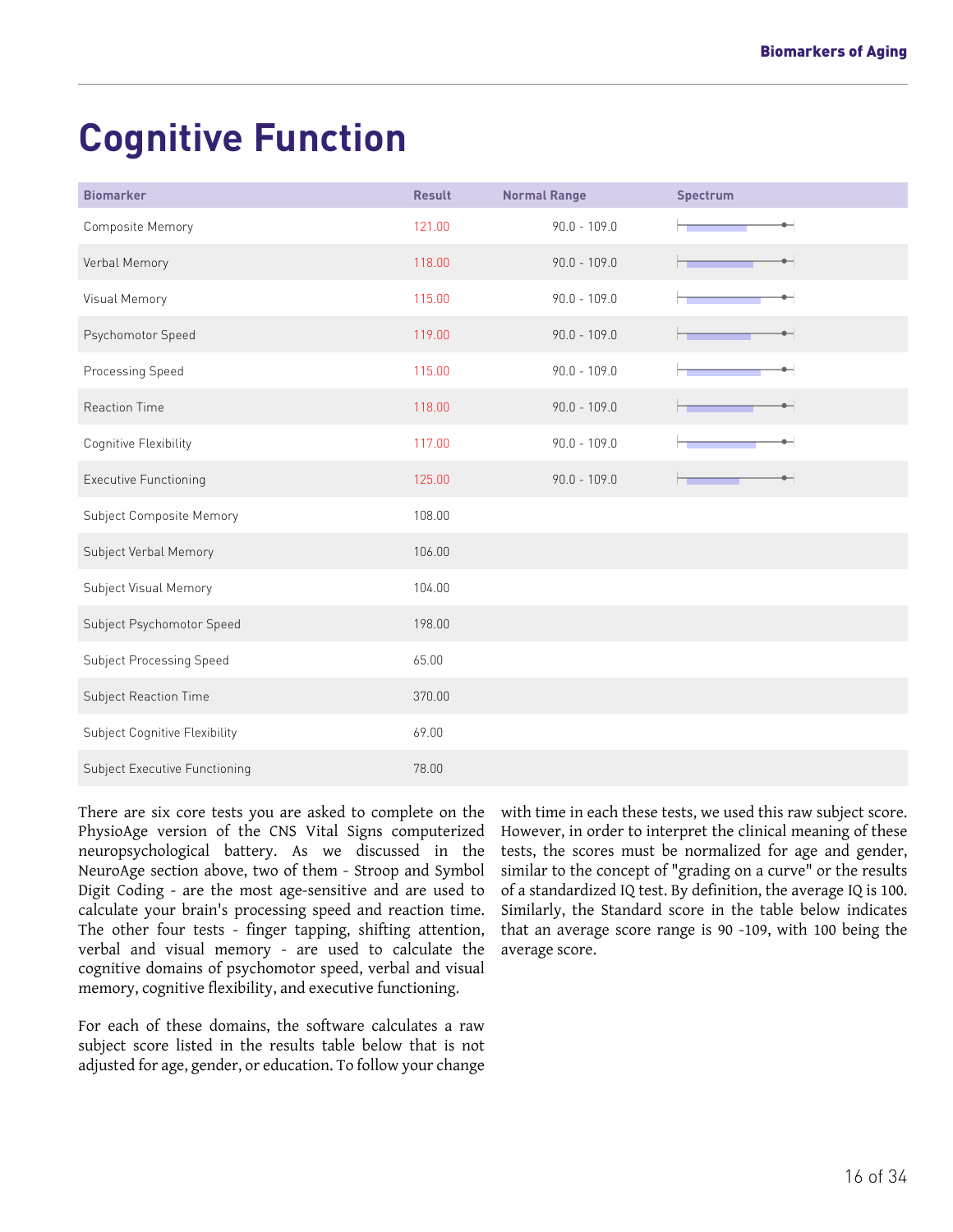| <b>Percentile</b><br>Range | <b>Standard</b><br><b>Score</b> |             | <b>Interpretation Clinical Severity</b> |
|----------------------------|---------------------------------|-------------|-----------------------------------------|
| >74%                       | >109                            | High        | <b>High Function</b>                    |
| $25\% - 74\%$              | $90 - 109$                      | Average     | Normal                                  |
| $9\% - 24\%$               | $80 - 89$                       | Low Average | Slight Deficit                          |
| $2\% - 8\%$                | $70 - 79$                       | Low         | Impairment<br>Possible                  |
| < 2%                       | - 70                            | Very Low    | Impairment Likely                       |

If you score low on any two domains, or very low on any single domain, the first thing your doctor will do is have you repeat the test battery to make sure that the low scores are not the result of your misunderstanding the instructions or getting off to a bad start. If your results are confirmed, you should be evaluated for the possibility of a neuropsychological disorder, adverse medication reaction, or accelerated brain aging. The sensitivity of the individual domains for specific disorders is shown in the table below.

|                          | <b>MCI</b> | <b>Dementia</b> | <b>Brain</b><br><b>Injury</b> | <b>Depression</b> | <b>Medication</b><br><b>Effect</b> |
|--------------------------|------------|-----------------|-------------------------------|-------------------|------------------------------------|
| Memory                   | high       | high            | low                           | low               | medium                             |
| Psychomotor<br>Speed     | medium     | low             | high                          | medium            | high                               |
| Reaction<br>Time         | medium     | low             | medium                        | medium            | high                               |
| Processing<br>Speed      | high       | low             | high                          | medium            | high                               |
| Cognitive<br>Flexibility | high       | high            | high                          | high              | high                               |

**Composite Memory** ability to retain verbal and visual information, e.g., grocery lists and remembering a person's name upon seeing his face again

**Psychomotor Speed** ability to move your limbs or fingers quickly when completing simple task such as typing

**Processing Speed** ability to rapidly complete a series of tasks, e.g., scanning a table of contents, inputting numbers into keyboard, or playing a video game

**Reaction Time** ability to make a complex decision quickly when presented with a stimulus, e.g., putting on the brakes when a yellow light appears or swerving to avoid hitting a cyclist suddenly appearing in your lane.

**Cognitive Flexibility** ability to adapt to a changing environment and not be stuck applying old rules to new situations

**Executive Functioning** ability to shift focus from one task quickly to another and back, e.g., multitasking at work, and applying different rules to a changing situation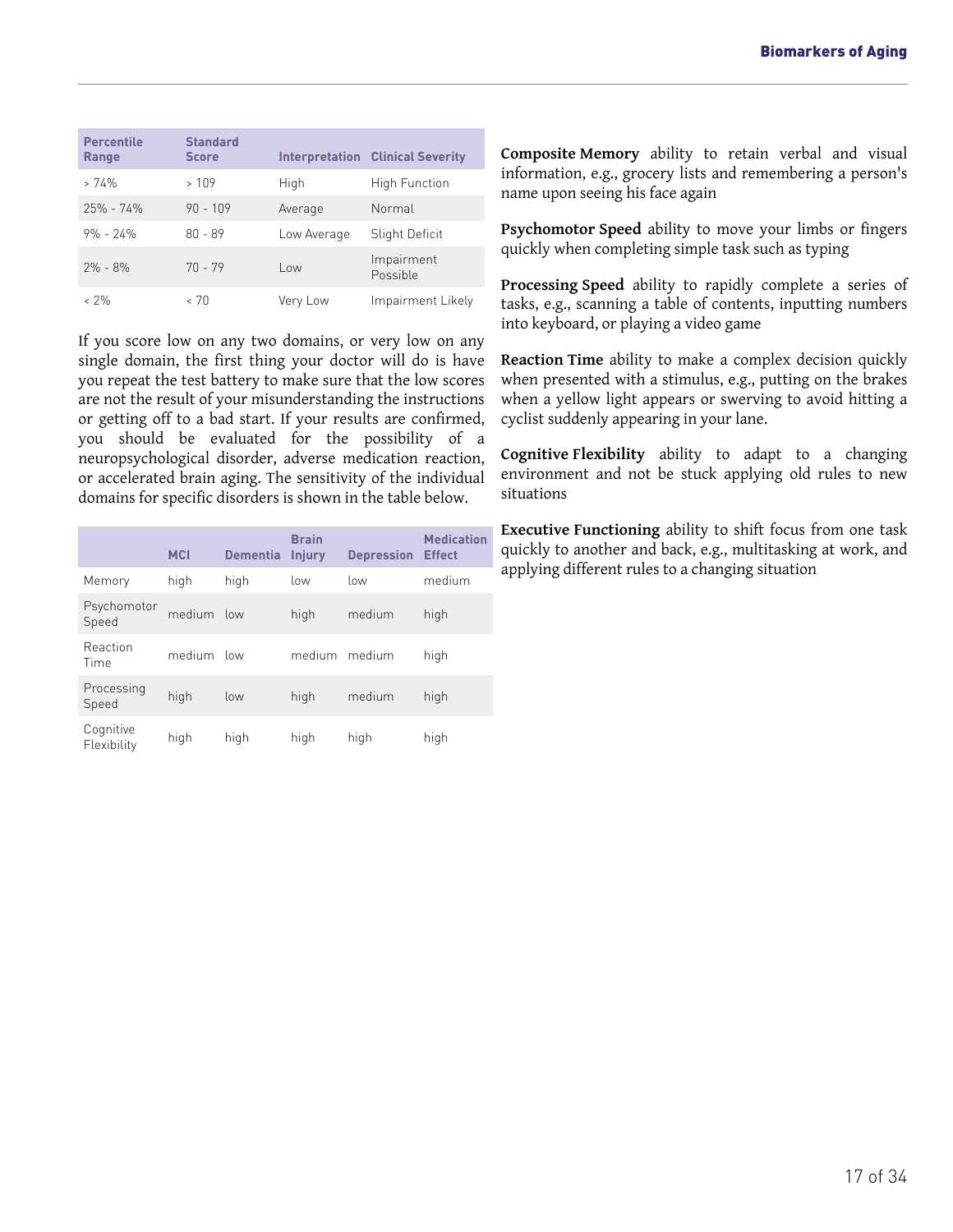### <span id="page-17-0"></span>**Immune Function**

| <b>Biomarker</b> | <b>Result</b> | <b>Units</b> | <b>Normal Range</b> | Spectrum |
|------------------|---------------|--------------|---------------------|----------|
| Neutrophils      | 1100.00       | cells/µL     | 1500.0 - 7800.0     |          |
| Neutrophil %     | 34.00 %       |              | $38.0 - 80.0$       |          |
| Monocytes        | 300.00        | cells/µL     | $200.0 - 950.0$     |          |
| Monocyte %       | 10.00 %       |              | $0.0 - 13.0$        |          |
| Eosinophils      | 0.00          | cells/µL     | $15.0 - 550.0$      |          |
| Eosinophil %     | 1.00%         |              | $0.0 - 8.0$         |          |
| <b>Basophils</b> | 0.00          | cells/µL     | $0.0 - 200.0$       |          |
| Basophil %       | 1.00%         |              | $0.0 - 2.0$         |          |

As discussed in the ImmunoAge section, there is no better biomarker of immune system aging than the decline in CD28+CD95- suppressor T-cells. The level of these virgin immune cells declines linearly with age. However, there are other aspects of the change in immune system health with age that are more complicated. To understand them, a brief overview of the players involved in protecting your body from invaders - both from the inside and outside - is necessary. The table below depicts the main cell types of the immune system found in the bloodstream.

The next three cell types in the table above (neutrophils, eosinophils, and basophils) are called 'granulocytes' because of fine granules in their cytoplasm that appear after being stained for microscopic examination. These cells are part of the innate immune system, the earliest responders to microbial and parasitic infections. They fight infection by releasing their granules of enzymes and free radical generators which destroy the invading organisms. They recognize the invaders as foreign by molecular structures that appear on most infectious agents. They also release the mediators of inflammation which cause blood to flow to the site of infection.

The last two main categories of white blood cells generally do not have granules.

Sometimes infections are wiped out by this immediate innate immune system response. But if the infection persists, the body recruits the next wave of defense called the adaptive immune system which can recognize the particular molecular structure of the invader to more effectively target it.

**Neutrophils** are the most abundant immune cell in the bloodstream, accounting for 50-65% of the total WBC; they do the majority of the work of the innate immune system. Their main function is phagocytosis (eating cells) and releasing their granules to destroy the engulfed bacteria and parasites. The ability of neutrophils to secrete bactericidal enzymes declines with age, increasing the severity of common bacterial infections in older adults. At the same time, their ability to turn off the inflammatory signals after the infection clears also declines, leaving the body in a chronic inflammatory state. Interestingly, their number increases with age in healthy adults, probably as a compensatory mechanism to offset the decline in per-cell functional activity

**Monocytes** are released from the bone marrow, circulate in the blood for about 8 hours, and then enter the bone, brain, liver, lung, and skin to differentiate into specialized cells called macrophages. There they function as phagocytes which break down and process invading cells so that parts of them can be "presented" to the adaptive immune system. These cells are very important in controlling inflammation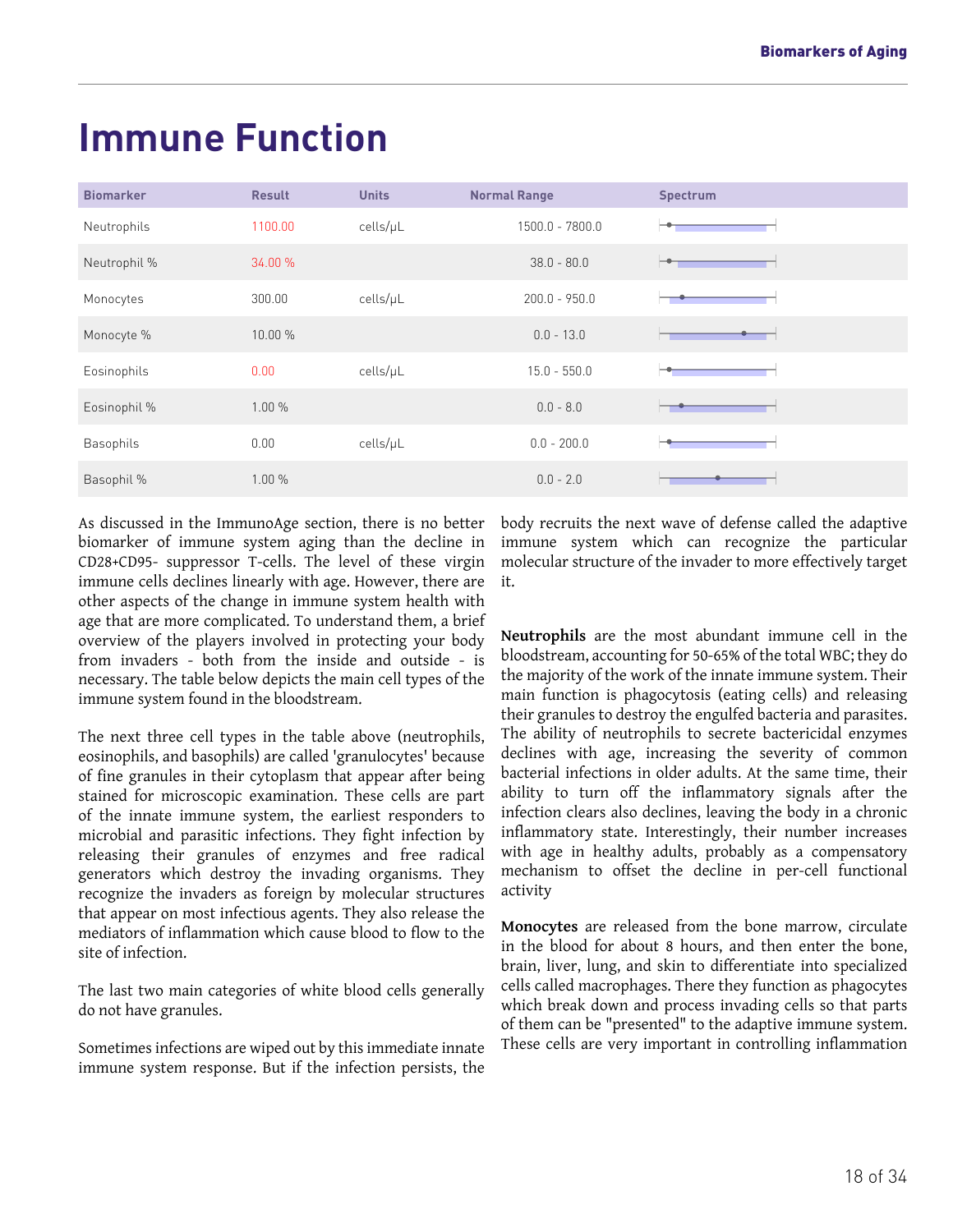and the function of the other main white blood cell type, lymphocyte.

**Eosinophils** circulate in lower numbers, 0-8% of WBC, and their main function is to defend against infection by parasites. An increase in the number of eosinophils above 550 is often indicative of a parasitic infection or an allergic reaction to drugs, pollen or other allergen. There is some evidence that eosinophil function decreases with age, but the data is currently limited. There is no evidence of a change with age

**Basophils** are found in very low numbers in the bloodstream and body (less than 2%). They are recruited to a site of infection and release histamine, a substance that causes capillaries to dilate and become permeable. This allows other important infection-fighting substances to move from the bloodstream into the site of infection. Currently available data indicates that there is no change in basophil number with age.

| <b>Biomarker</b>               | <b>Result</b> | <b>Units</b> | <b>Normal Range</b> | <b>Optimal Range</b> | <b>Spectrum</b>               |
|--------------------------------|---------------|--------------|---------------------|----------------------|-------------------------------|
| Insulin-Like Growth Factor 1   | 138.00        | ng/mL        | $108.0 - 548.0$     | $250.0 - 360.0$      |                               |
| Sex Hormone Binding Globulin   | 15.20         | nmol/L       | $10.0 - 55.0$       |                      |                               |
| Dehydroepiandrosterone Sulfate | 130.20        | $\mu$ g/dL   | $75.0 - 510.0$      | $350.0 - 550.0$      |                               |
| Testosterone                   | 724.00        | ng/dL        | $250.0 - 1100.0$    | $600.0 - 1000.0$     |                               |
| Free Testosterone              | 15.10         | pg/mL        | $35.0 - 155.0$      | $150.0 - 250.0$      |                               |
| Estradiol                      | 55.90         | pg/mL        | < 30.0              |                      | $\overline{\phantom{a}}$<br>▬ |
| Prolactin                      | 51.00         |              |                     |                      |                               |
| Cortisol                       | 9.80          |              |                     |                      |                               |
| Progesterone                   | 0.20          | ng/mL        |                     |                      |                               |
| Follicle Stimulating Hormone   | 0.00          | mIU/mL       |                     |                      |                               |
| Luteinizing Hormone            | 0.10          | mIU/mL       | $1.5 - 9.3$         | $1.5 - 5.0$          |                               |
| Thyroid Stimulating Hormone    | 2.73          | mIU/L        | $0.4 - 4.5$         | $0.5 - 1.5$          |                               |
| Free T3                        | 3.4000        | pg/mL        | $2.3 - 4.2$         | $3.0 - 4.2$          |                               |

### <span id="page-18-0"></span>**Hormones**

**Insulin-Like Growth Factor 1** ( IGF-1 ) is a large, protein hormone that has a similar structure to insulin. It is the hormone used to assess your level of growth hormone (GH)

secretion. Because GH is secreted from the pituitary gland in short bursts throughout the day (particularly during the deep stages of sleep, fasting, and after intense exercise), a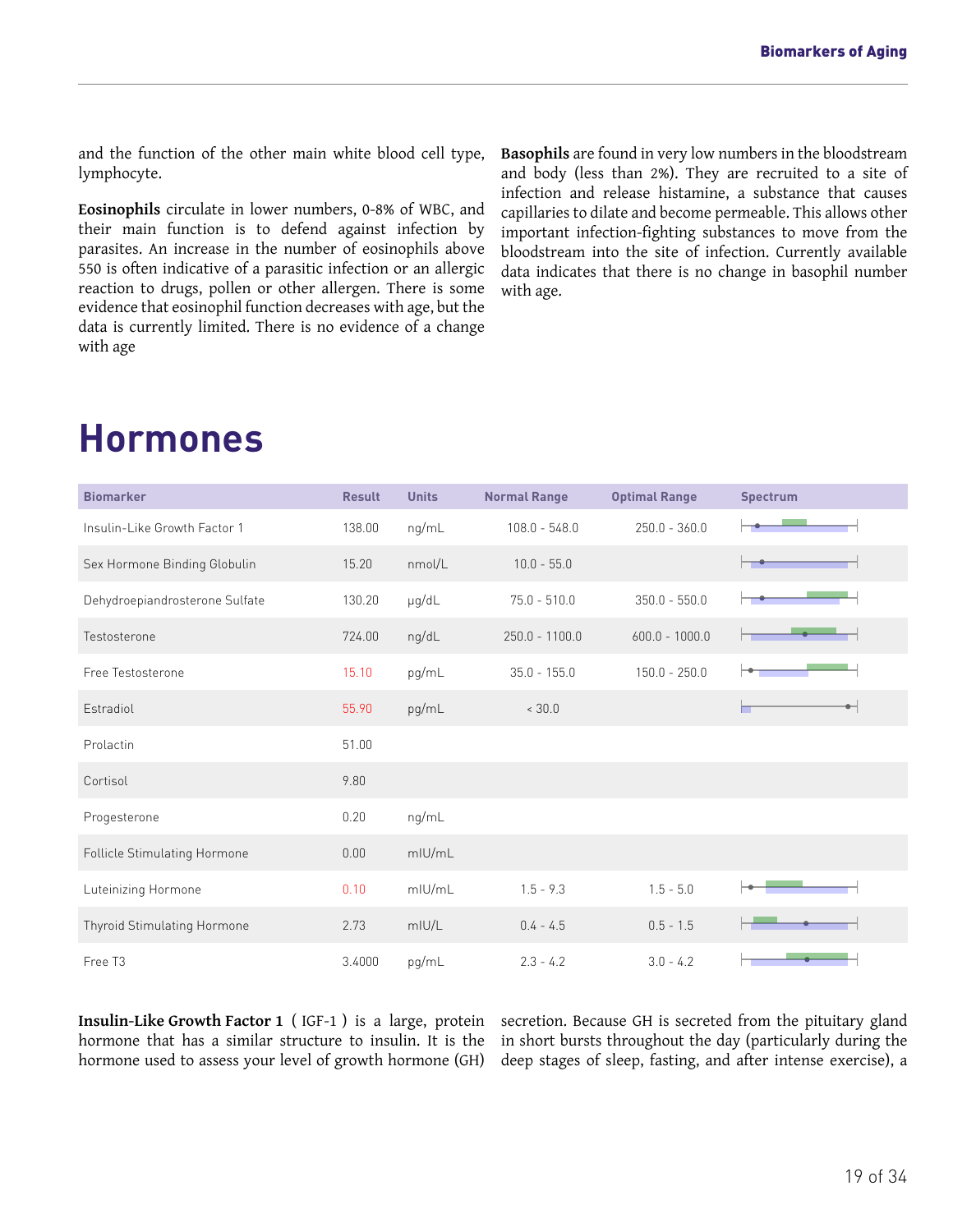random GH blood level doesn't impart much information about your body's total GH production. In contrast, IGF-1, which is produced in most tissues after stimulation by GH, circulates in a relatively steady state throughout the day. Therefore, it is a good measure of your total 24 hour GH production. IGF-1 has potent anabolic (muscle and bone building), immune-enhancing, and cardiovascular healthpromoting effects. It is a good biomarker of aging because the average IGF-1 declines 15% per decade (in both men and women) starting in the mid-twenties

**Dehydroepiandrosterone Sulfate** ( DHEAS ) is a weak androgen produced by the adrenal glands, which sit on top of the kidneys and also produce adrenaline. DHEA is the actual hormone produced in the adrenals; it then circulates to the liver where it is sulfated so it can stay in the blood longer. DHEA is often called the "Mother Steroid" because it is a precursor to many sex hormones, including testosterone, estradiol, and estrone. In women is it the source of up to 75% of the circulating testosterone level (through the intermediary androstenedione). In men, testicular production of testosterone dwarfs the amount produced by conversion of DHEA into testosterone. In addition to being a precursor hormone, it has direct effects on the health of your arteries, bone, and immune system. The level of DHEAS is a well-documented biomarker of aging as its level reaches a peak in the mid-twenties and declines 10-20% per decade thereafter

**Testosterone** In men, this is the principal sex steroid hormone produced in the testicles under stimulation by LH. It has potent anabolic (muscle- and bone-building) effects directly, and androgenic (libido and mood enhancement/ skin oil and hair production) effects through its immediate metabolite, dihydrotestosterone (DHT). Studies have shown that the total testosterone level declines modestly with age in men, but that the free testosterone level declines 10-20% per decade starting in the mid-twenties. This discrepancy is explained by the fact that the total testosterone level includes SHBG and the decrease in testosterone production is offset by the increase in SHBG. Declining free testosterone levels have been associated with the increase in low libido, depressed mood, loss of muscle and bone, and CAD risk in aging men

In women, testosterone affects libido/sexual function, mood, cognitive function, bone health, and muscle mass. It circulates in the blood at about 5% the level of men. During a woman's early reproductive years, 75% of testosterone comes from the conversion of DHEA/DHEA-S to testosterone and only 25% directly from the ovaries. In the postmenopause, about 50% of the testosterone comes from the ovaries because they continue to produce testosterone while the level of DHEAS continues to decline

**Estradiol** is just as important in men as it is in women, but circulates in a more steady range and at about one-fifth the level of a premenopausal woman.

**In women**, it is the most potent estrogen of the ovaries. It is metabolized into estrone and estriol, both active, but weaker estrogens. In addition to causing the build-up of the lining of the uterus (endometrium) characteristic of a menstrual cycle, estradiol is important for maintaining the health of the arteries, bone, brain, skin, and immune system. Similar to FSH, the estradiol level needs to be interpreted in the context of the timing of the menstrual cycle. It is lowest in the first few days of the period (30-50 pg/mL) and gradually rises (100-150 pg/mL) during the 12 or so days prior to the preovulatory spike (350-700 pg/mL). In the second half of the menstrual cycle (days 15-28), it averages between 150-200 and then declines just prior to the onset of the next cycle. In the perimenopause, the levels can fluctuate wildly from very low (less than 20 pg/mL) to very high (greater than 700 pg/mL), depending on whether a healthy follicle is recruited. In the post-menopause, the level is less than 20, but can be almost undetectable (less than 5 pg/mL). A minimum level of 30 pg/mL is about what is needed to eradicate hot flushes and maintain healthy bones and skin. A somewhat higher level of 50-100 pg/mL is needed to maintain arterial and brain health.

**In men**, it is important for maintaining the health of the arteries, bone, brain, skin, and immune system. The bulk of the estradiol circulating in a man is derived from the direct conversion of testosterone into estradiol by the enzyme called aromatase. The average estradiol level of a man runs between 20 and 50 pg/mL, but gradually increases from the low to the high end of this range as men get older. DHEA also serves as a source of estradiol. Estradiol is metabolized into estrone and then sulfated by the liver into estrone sulfate.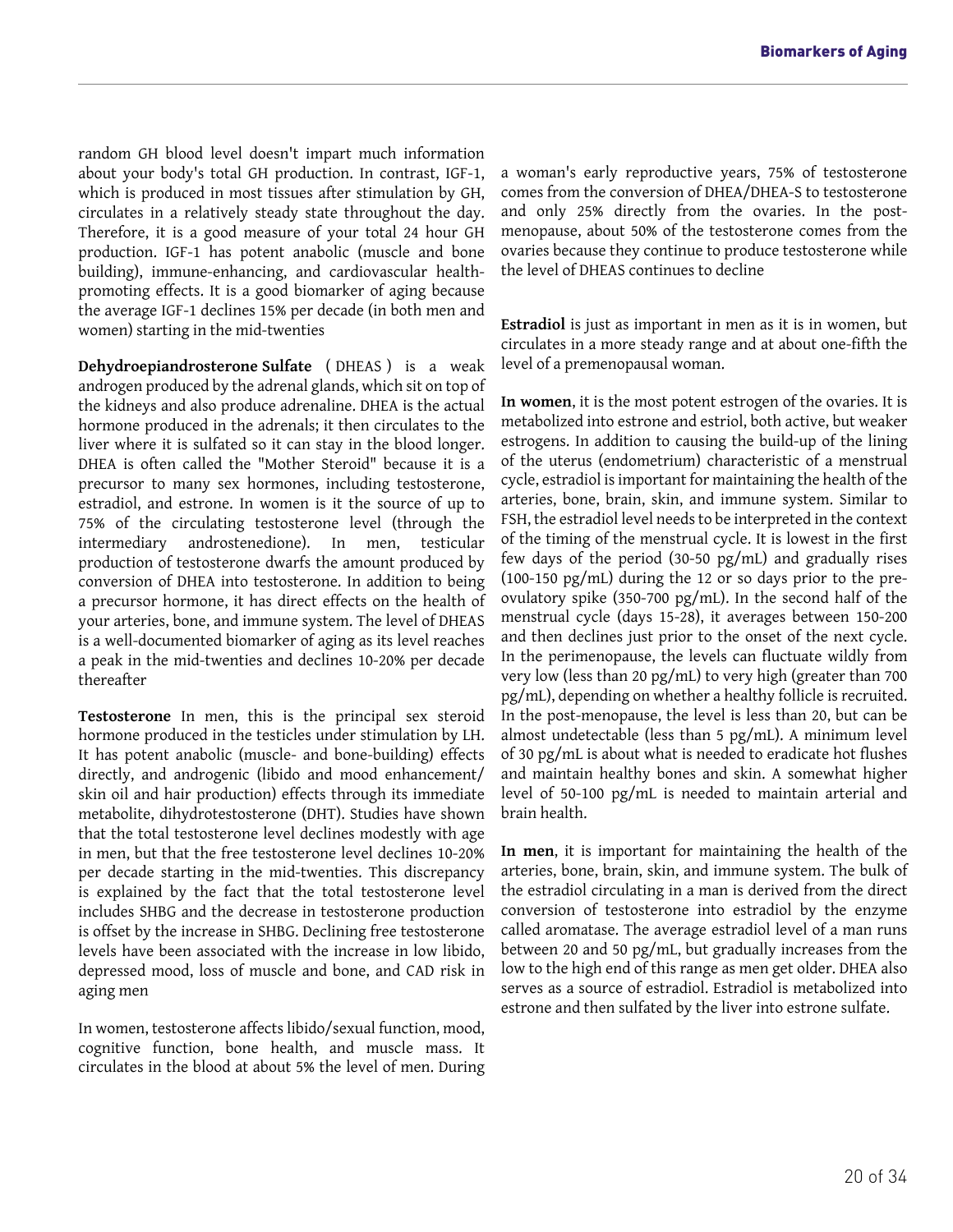**Progesterone** is the "pro-gestational" hormone because it aids in maintaining a pregnancy (gestation). There is essentially no progesterone (< 0.7 ng/mL) circulating in the first half of the menstrual cycle. Once an egg is ovulated, the part of the ovary that released it (called the corpus luteum) starts to produce progesterone for about two weeks. A healthy luteal-phase progesterone level runs between 13 and 25 ng/mL. Progesterone transforms and stabilizes the lining of the uterus that has built up in the previous two weeks so that it is ready for a fertilized egg to implant. If no egg is implanted, then the corpus luteum shrivels up and the progesterone declines after 14 days causing the lining to destabilize and shed off. One of the first signs of perimenopause is the decrease in the amount of progesterone the corpus luteum produces (< 9 ng/mL). These lower levels cannot adequately stabilize the lining and can cause the shorter cycle lengths characteristic of perimenopause. Progesterone receptors occur in the breast as well as in the uterus. There they can modulate the effect of estrogens. Progesterone also has bone and central nervous system enhancing effects.

**Follicle Stimulating Hormone** ( FSH ) is a protein hormone secreted from the pituitary gland whose function is to recruit one of the follicles in the ovaries to undergo the final stages of maturation before becoming an egg and being ovulated. At the beginning of a new menstrual cycle, the FSH level begins to rise. Once a follicle is selected, the hormone inhibin is released from the surrounding cells into the circulation and inhibits further secretion of FSH from the pituitary gland. As a woman approaches menopause, the number of follicles declines and it becomes more difficult to find one to recruit. This causes the FSH level to rise (decreased inhibin production) and can help to indicate how far into the perimenopause a woman is. The best time to draw the FSH level is the third to fifth day after the first day of the period. If the FSH is above 10-15, then she is most likely in early perimenopause. An FSH level of 15-25 is usually found in the mid-perimenopause, and late-perimenopause and postmenopause usually are associated with levels above 25. Once a woman has not had a period for 12 months, the FSH is usually in the 60-100 range

**Luteinizing Hormone** ( LH ) is a protein hormone secreted from the pituitary gland in pulses and stimulates the production of testosterone from the Leydig cells of the testicles.

**Thyroid Stimulating Hormone** ( TSH ) is produced in the pituitary gland and controls the production and release of thyroid hormones from the thyroid gland. T4, and to a greater degree, T3, inhibit the release of TSH in a negative feedback fashion. Therefore, a higher TSH indicates that the pituitary gland senses there is inadequate circulating thyroid hormone and tries to stimulate further production and release by secreting more TSH. In contrast, a TSH below the normal range - particularly if it is undetectable - indicates the state of hyperthyroidism where excess thyroid hormone is causing the suppression TSH.

**Free T3** is the fraction of the total T3 that is not bound to its binding protein and is able to get into cells. Free T3 decreases with age because T4 is less efficiently converted to it by the liver and other tissues. This results in decreased thyroid activity at the tissue level and has been associated with decreased cognitive function, depression, cardiovascular disease, and increased cholesterol.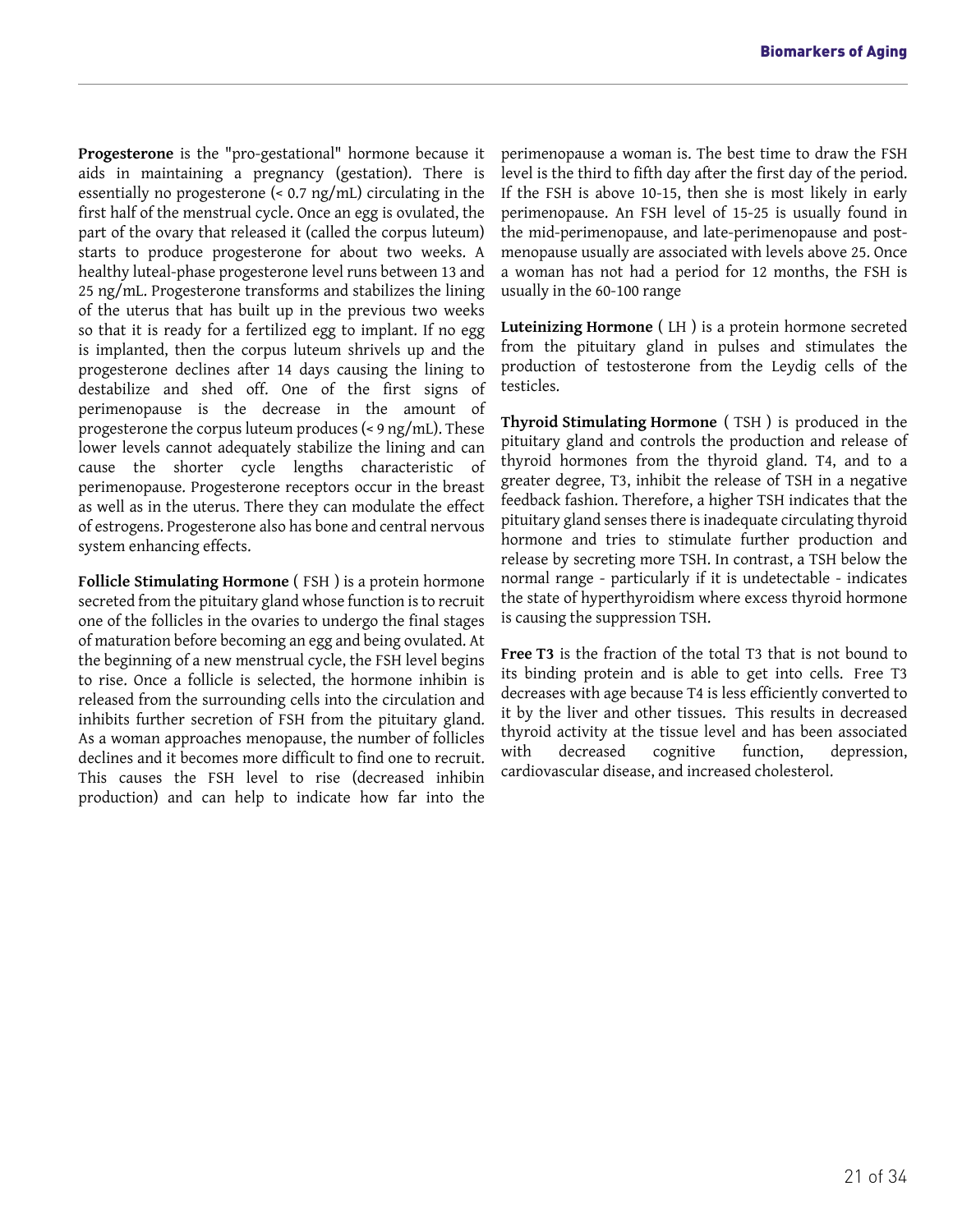## <span id="page-21-0"></span>**Blood**

| <b>Biomarker</b>                          | <b>Result</b> | <b>Units</b> | <b>Normal Range</b> | <b>Optimal Range</b> | <b>Spectrum</b> |
|-------------------------------------------|---------------|--------------|---------------------|----------------------|-----------------|
| <b>RBC</b>                                | 5.31          | million/µL   | $4.2 - 5.8$         |                      |                 |
| Hematocrit                                | 44.60 %       |              | $38.5 - 50.0$       |                      |                 |
| Hemoglobin                                | 15.00         | q/dL         | $13.2 - 17.1$       |                      |                 |
| Mean Corpuscular Hemoglobin               | 28.20         | pg           | $27.0 - 33.0$       |                      |                 |
| Mean Corpuscular Hemoglobin Concentration | 33.60         | q/dL         | $32.0 - 36.0$       |                      |                 |
| Mean Corpuscular Volume                   | 84.00         | $f _$        | $80.0 - 100.0$      |                      |                 |
| Red cell Distribution Width               | 15.00 %       |              | $11.0 - 15.0$       |                      |                 |
| Platelets                                 | 168.00        | thousand/µL  | $140.0 - 400.0$     | $200.0 - 400.0$      |                 |

There are three components of the common Complete Blood Count (CBC): the WBC, RBC, and platelets. As discussed above, the WBC tells us about the state of the immune system. The RBC tells us about the state of the oxygen carrying capacity of our blood. The platelet count is a measure of our ability to form a 'plug' when a blood vessel has been damaged.

**RBC** A measure of the total number of red blood cells found in a microliter of blood. Anemia is defined as an RBC below the normal range. It can be caused by acute blood loss from trauma or bleeding of an internal organ. If the blood loss is more gradual, then it can go on undetected until the body's stores of the nutrients necessary to make red blood cells are depleted. An RBC above the normal range is called 'erythrocytosis.'

**Hematocrit** is a term similar to the RBC but is the concentration of red blood cells in the blood rather than the number. These two measures of the oxygen carrying capacity of the blood usually track together. They can diverge when you are in a state of dehydration (in which case the number of cells stays the same, but the concentration increases). The hematocrit is the more often used parameter.

**Hemoglobin** is the oxygen carrying protein found in the red blood cells of all humans and other vertebrate organisms. Low hemoglobin is most often indicative of blood loss and/ or iron deficiency, but can also result from genetic disorder of hemoglobin production such as thalassemia. An elevated hemoglobin level occurs with erythrocytosis.

**Mean Corpuscular Hemoglobin** ( MCH ) is the average amount of hemoglobin in each red blood cell (aka 'corpuscle') and can help your doctor understand the type and cause of anemia your may be exhibiting. It is calculated by dividing the total amount of hemoglobin by the RBC. It is reduced in iron-deficiency anemia.

**Mean Corpuscular Hemoglobin Concentration** ( MCHC ) is similar to the MCH, but is calculated by dividing the hemoglobin by the hematocrit. It is the most sensitive indicator of iron deficiency anemia.

**Mean Corpuscular Volume** ( MCV ) is a measure of the average size of your red blood cells and when it is above or below the normal range can be indicative of particular disease states or nutrient deficiencies. For example, in vitamin B12 and/or folate deficiency, the size of the red blood cells increases. In iron deficiency anemia, the size of the red blood cell decreases.

**Red cell Distribution Width** ( RDW ) is a measure of the variation in the size (MCV) of the red blood cells. B12/folate deficiency causes red blood cells to be larger than normal, while iron deficiency causes them to be smaller. Thus, if there is a mixed iron and B12/folate deficiency, there will both and increased number of small and large cells and the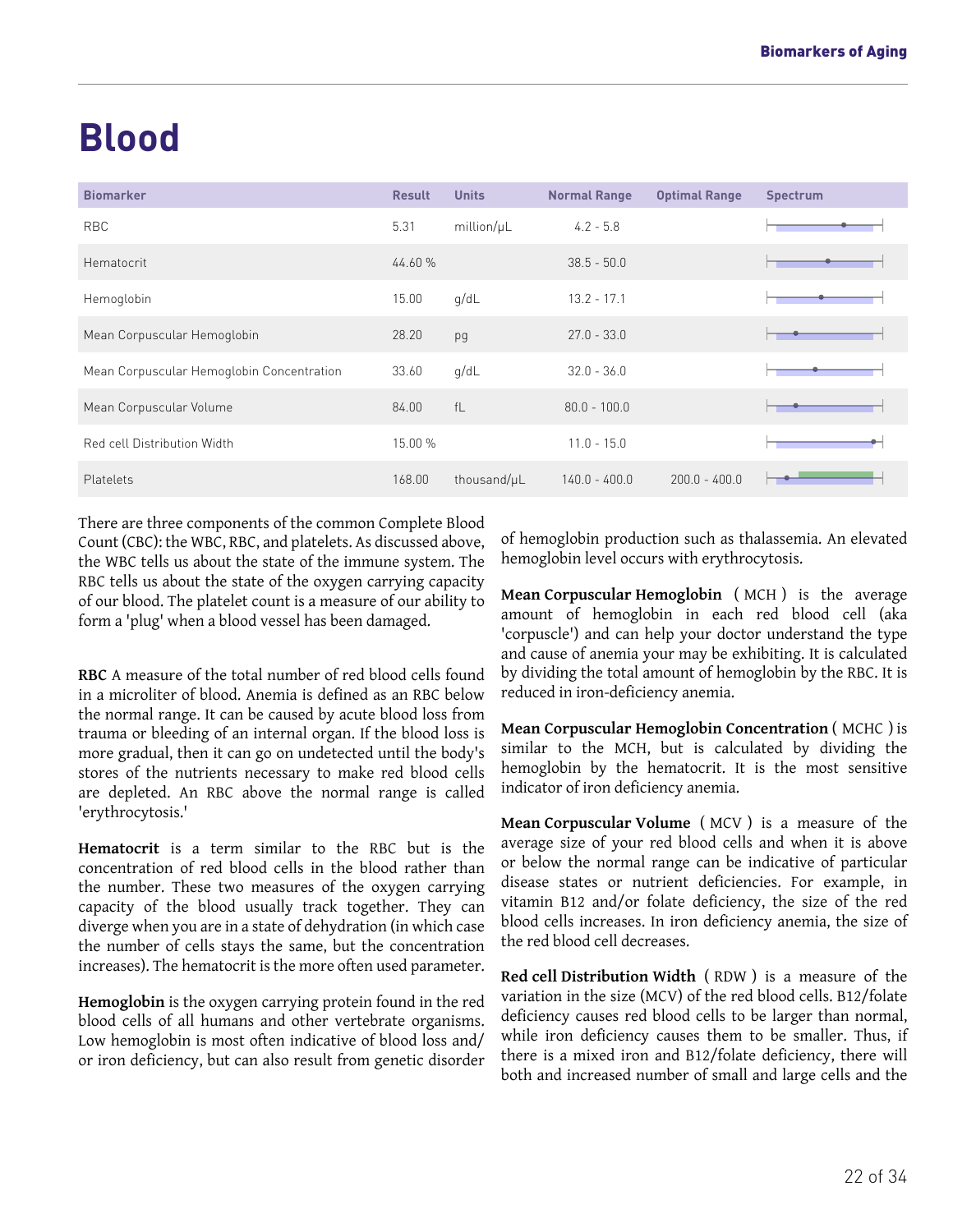RDW increases. During active blood loss, the bone marrow steps up the production of red blood cells to replace them and maintain oxygen carrying capacity. These new red blood cells (called reticulocytes), are larger than mature red blood cells and can increase the RDW. The RDW has been shown to be a predictor of mortality in older populations, possibly because it is a marker for vitamin/nutrient deficiencies.

**Platelets** are fragments of bone marrow precursor cells called 'megakaryocytes' and are the critical component in thrombus (clot) formation. In addition to maintaining hemostasis (controlling bleeding), platelets release growth factors that play significant roles wound healing and repair/

regeneration of connective tissue. There are disorders of abnormally low and high platelet count called thrombocytopenia and thrombocytosis, respectively. Ninety five percent of people have a platelet count between 150,000 and 450,000 per microliter. A level 100,000-150,000 may be physiologically insignificant in a small percentage of people, but is more likely to be the early stages of a gradually worsening thrombocytopenia. Platelet levels below 25,000 can lead to an increase in life-threatening hemorrhages from minor trauma. Thrombocytosis above 500,000 can lead to an increase risk of strokes and heart attacks.

### <span id="page-22-0"></span>**Vitamins**

| <b>Biomarker</b> | <b>Result</b> | <b>Units</b> | <b>Normal Range</b> | <b>Optimal Range</b> | <b>Spectrum</b> |
|------------------|---------------|--------------|---------------------|----------------------|-----------------|
| Ferritin         | 182.00        | nq/mL        | $20.0 - 250.0$      | $25.0 - 100.0$       |                 |
| Folate           | 37.00         | nq/mL        | > 5.5               | $15.0 - 24.0$        |                 |
| Vitamin B12      | 16.00         | pg/mL        | $200.0 - 1100.0$    | $500.0 - 1100.0$     |                 |
| Vitamin D        | 32.00         | ng/mL        | $20.0 - 100.0$      | $45.0 - 100.0$       |                 |

**Ferritin** is the intracellular storage form of iron and is the best indicator of total body iron stores. While the serum iron, TIBC, and transferrin saturation (collectively known as 'iron studies') can be good screening tests for iron deficiency and overload disorders, they should be confirmed with a ferritin test. A level below 10 is diagnostic of iron deficiency. If it is accompanied by anemia, then it is called iron deficiency anemia. Serum ferritin levels above 500 ng/mL should raise suspicion of an iron overload disorder, the most common of which is hereditary hemochromatosis. This genetic disorder causes the gradual accumulation of iron in many tissues of the body because of a defect in the natural block in the stomach to absorbing more dietary iron than necessary. However, ferritin is also an acute phase reactant (like CRP) and in the presence of an acute infection, a high level cannot be used to diagnose iron overload. We believe the "normal" range is too wide, and consider an optimal level of ferritin to be 25-100. This avoids the possibilities of inadequate iron for enzyme function, and too much iron and consequent increased free-radical production

**Folate** is the form of the member of the B-vitamin family (B9) that is naturally found in the body and foods. Folic acid, the synthetic form of the vitamin found in most supplements and fortified foods, needs to be reduced to folate before it can be combined into its active form tetrahydrofolate. Its name is derived from the Latin for leaf, folium, because leafy vegetables are a rich source of folate. Folate is important for rapidly-growing tissues because it is needed for DNA and RNA synthesis. Folate deficiency during pregnancy can result in neural tube defects. It is also critical for red blood cell production, and folate deficiency results in a form of anemia characterized by enlarged red blood cells (megaloblastic anemia). The metabolism of homocysteine requires adequate levels of folate; in fact, an increase in serum homocysteine level is an early and sensitive indicator of folate deficiency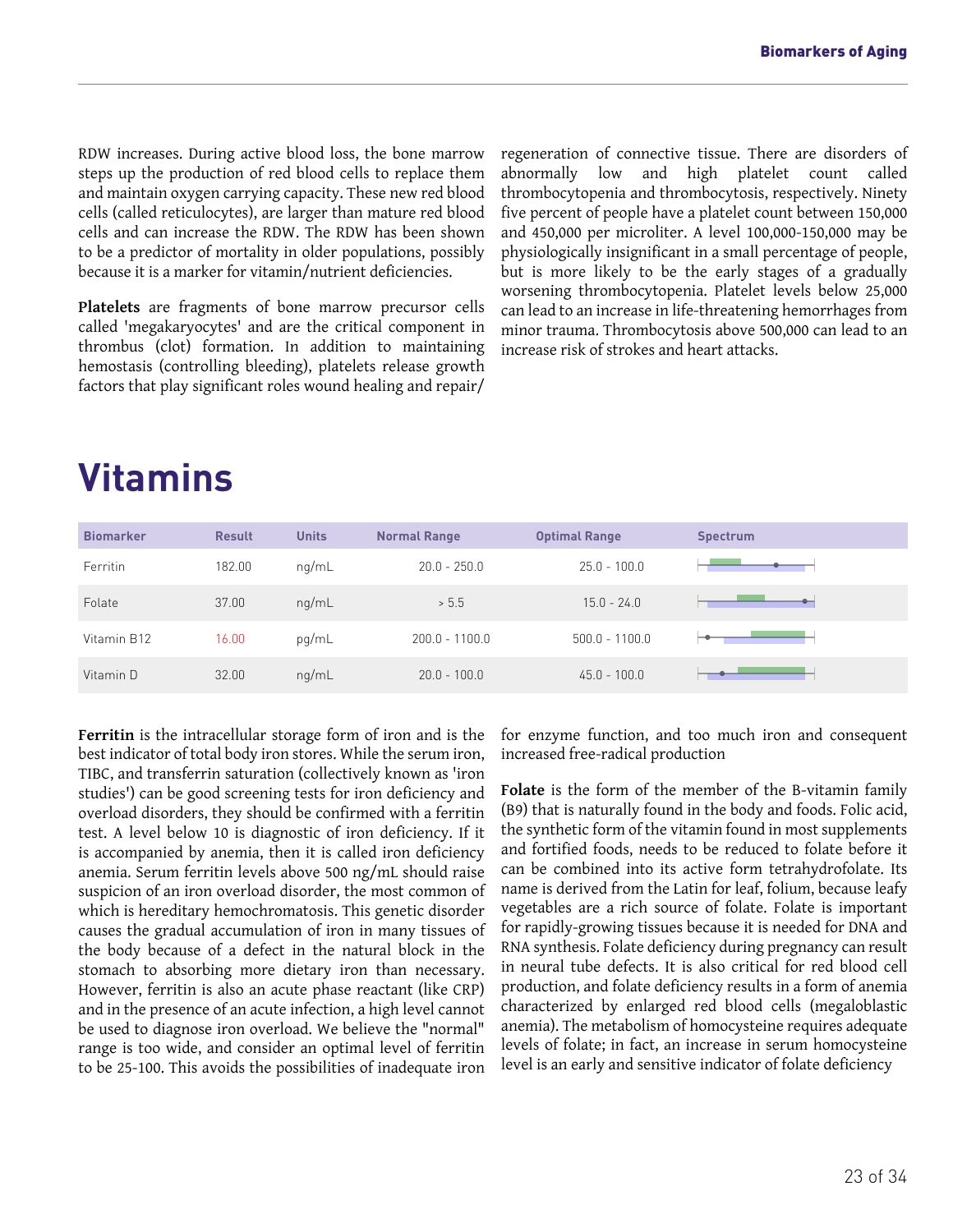**Vitamin B12** is a water-soluble vitamin found in animal products such as fish, meat, eggs, fowl, and dairy but not generally in plant foods. As a result, vegetarians are at risk for B12 deficiency unless they eat B12-fortified cereals or supplements. There are several forms of B12, but all contain the mineral cobalt and are called cobalamins. In food, B12 is bound to proteins and must be released by stomach acid, whereas the form in supplements and fortified foods is free and doesn't require acid for release. Therefore, people on stomach acid-suppressing medications (proton pump inhibitors, antacids) can have low B12 levels. B12 is important for red blood cell production, nerve cell health, and DNA synthesis. The anemia of B12 deficiency can be corrected or avoided by a high folate level, but this is a dangerous situation because folate will not prevent the neuropathy that results from B12 deficiency. Therefore, these levels should always be assessed together. People in the lower end (200-400) of the "normal" range can be effectively suffering from B12 deficiency. Pernicious anemia is the autoimmune disorder in which the lining of the stomach does not produce intrinsic factor, the molecule necessary for absorption of B12 from the small intestine once it is released in the stomach. B12 deficiency can also lead to an elevated homocysteine level.

**Vitamin D** can be synthesized in the skin from a precursor molecule upon exposure to ultraviolet B light. This is an important source because there is not much vitamin D in the typical diet, although it is found in some fish and eggs as well as vitamin D-fortified foods (e.g., dairy products). As a result, vitamin D deficiency is common in Northern latitudes and in the elderly who often get little sun exposure and have poor diets. Vitamin D is critical for maintaining normal calcium metabolism, bone health, and immune system function. Severe vitamin D deficiency in childhood causes rickets (malformed long bones), but lesser levels of deficiency have been demonstrated to adversely affect the cardiovascular and immune systems and cause osteoporosis. The normal vitamin D range is 20-100 ng/mL, but a level between 20-33 ng/mL is considered insufficient for normal bone and calcium physiology. An optimal level is generally considered to be above 40 ng/mL. Levels below 15 ng/mL are associated with an increase in hypertension, general joint and muscle aches, and poor immune system function. Vitamin D exists in two forms, D2 and D3. Some studies have suggested that repletion with vitamin D3 more efficiently raises vitamin D levels than repletion with D2. To raise the level of a person with vitamin D insufficiency (20-32 ng/mL) to sufficiency (>33 ng/mL), it takes a three-month course of 800-1000 IU of vitamin D3. A number of studies have suggested that higher levels of serum vitamin D are associated with lower rates of common cancers

| <b>Biomarker</b>            | <b>Result</b> | <b>Units</b> | <b>Normal Range</b> | Spectrum |
|-----------------------------|---------------|--------------|---------------------|----------|
| Sodium                      | 138.00        | mmol/L       | $135.0 - 146.0$     |          |
| Potassium                   | 3.70          | mmol/L       | $3.5 - 5.3$         |          |
| Chloride                    | 103.00        | mmol/L       | $98.0 - 110.0$      |          |
| Carbon Dioxide              | 23.00         | mmol/L       | $21.0 - 33.0$       |          |
| Calcium                     | 8.60          | mg/dL        | $8.6 - 10.2$        |          |
| Creatinine                  | 1.10          | mg/dL        | $0.5 - 1.3$         |          |
| Urea Nitrogen               | 12.00         | mg/dL        | $7.0 - 25.0$        |          |
| <b>BUN/Creatinine Ratio</b> | 11.00         |              | $6.0 - 22.0$        |          |

## <span id="page-23-0"></span>**Kidney Function**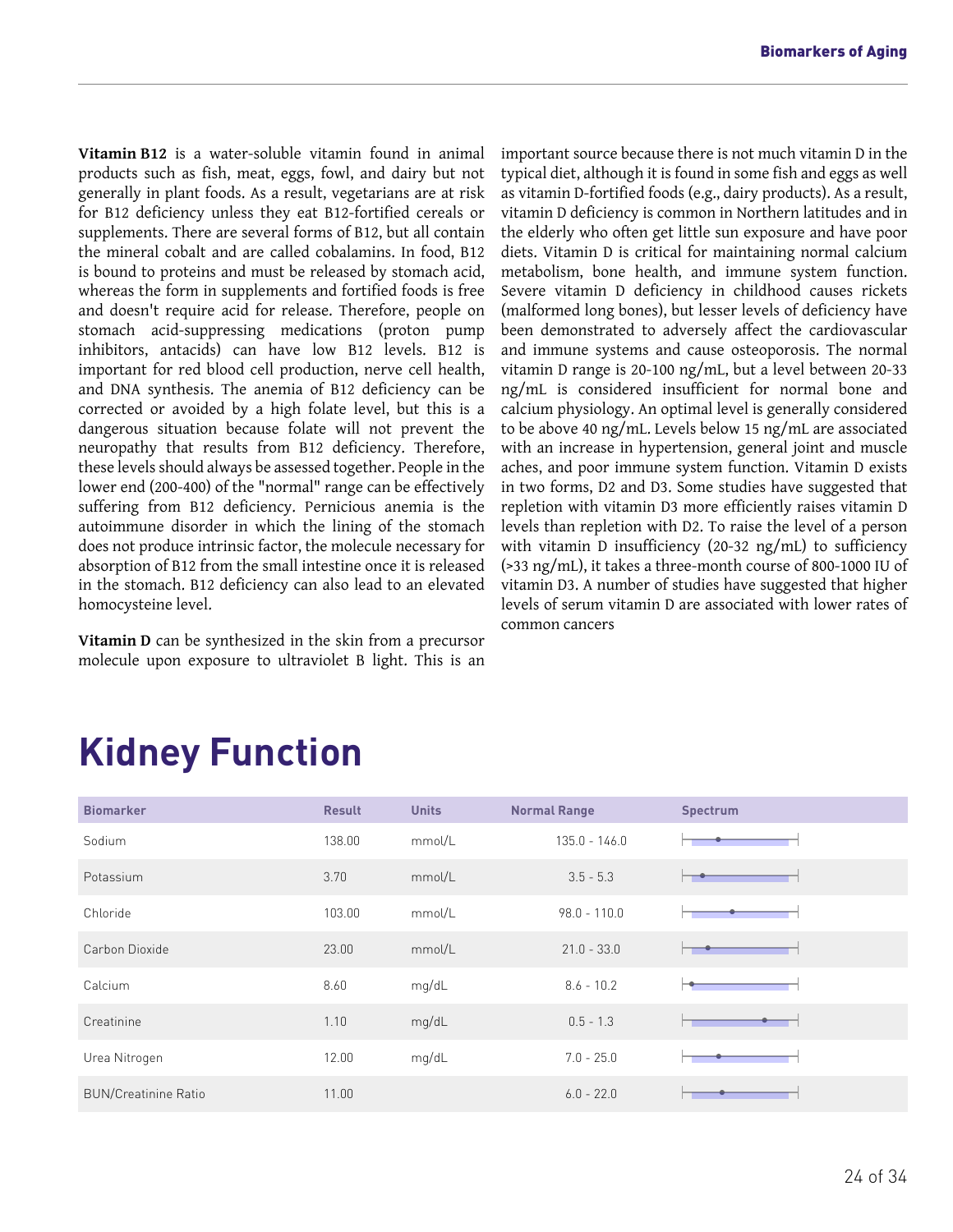Electrolytes are the positively and negatively charged small molecules (called 'ions') found in your cells, blood stream, and extracellular fluids. They are maintained in a delicate balance by your kidney, lungs, and endocrine system. They are critical in the electrical signaling between and within cells, the acid-base balance (pH), and the maintenance of the fluid balance between different body compartments. Small fluctuations in their relative levels can be clues to serious disease processes. Cations and anions (negatively and positively charged ions) travel together as salts to balance the overall charge of a fluid. They are usually measured together in a serum sample because interpretation of one requires knowledge of the levels of most of the others.

**Sodium** is the principal positively charged ion (called a 'cation') of the extracellular space. It is the same as the sodium found in most foods and table salt (sodium chloride). The body responds to changes in the serum sodium level in three main ways: (1) Modulating thirst: as little as a 1% increase in serum sodium can make you thirsty so you consume water to decrease the level to normal. (2) Producing sodium-regulating hormones: certain hormones (natriuretic peptide) cause the kidneys to lose sodium while others (aldosterone) cause them to retain sodium. (3) Producing water-regulating hormones: antidiuretic hormone (ADH) causes the kidneys to hold onto free water. Water follows sodium. When you eat a salty meal, you become thirsty and drink water. The extra fluid is retained (causing the characteristic post-Chinese food bloating and edema) until it can be excreted as the hormonal sodium excretion pathways kick in. ADH is inhibited by alcohol causing the excessive urination of clear water noted after drinking a lot of beer or other alcoholic beverages. When these mechanisms are not functioning well or are overwhelmed, a state of hypernatremia (high serum sodium) or hyponatremia (low serum sodium) can ensue. The most common cause of hypernatremia is dehydration from decreased water intake. Hyponatremia is most commonly from sodium loss through sweat that is replaced only with water. Other causes include diuretics, Addison's disease, diarrhea, and kidney disease

**Potassium** is the principal intracellular cation, and only about 2% of your total body potassium is located in your body fluids and blood stream. Increased serum potassium (hyperkalemia) is most commonly caused by kidney disease, but other medications, such as ACE inhibitors, potassiumsparing diuretics, and NSAIDs, can cause it. Hyperkalemia can cause abnormal heart rhythms and respiratory failure. Low serum potassium (hypokalemia) can be caused by dehydration, vomiting, diarrhea, and inadequate repletion when taking diuretics

**Chloride** is the anion that travels with sodium in and out of cells to help regulate body fluids and acid-base balance. When a problem arises with the serum sodium level, the chloride can diverge from sodium to buffer the pH of the blood temporarily. Chloride is ingested as sodium chloride in food and table salt. Increased chloride levels most commonly indicate dehydration, and a decreased level can be caused by vomiting, chronic lung disease or with a loss of acid from the body

**Carbon Dioxide** ( CO2 ) should really be called bicarbonate or HCO3 because CO2 is actually the gas that your lungs exhale. When it is dissolved in water, CO2 is associates with a hydrogen ion to become HCO3 and acts as a buffer for acid in the blood. A low serum bicarbonate level indicates that your body is in an acidic state and the bicarbonate is being used up to buffer it. This can be caused by diabetes, kidney disease, and chronic diarrhea. A high bicarbonate level indicates alkaline pH of the blood due to acid loss from vomiting, lung disease, or Cushing's syndrome

**Calcium** is a mineral cation in your blood that is essential for the healthy functioning of your muscles, nervous system, and heart. Its serum concentration is very tightly regulated by your kidneys and endocrine system because deviations from the normal level can have serious consequences. If there is a mild elevation (less than 10.5), the first thing to do is to repeat the blood test to make sure it is not a lab error. Persistently high serum calcium (hypercalcemia) is commonly caused by either hyperparathyroidism (benign tumors of the parathyroid gland secreting too much parathyroid hormone) or cancer that has spread to the bones. Low serum calcium is most commonly caused by a low serum protein level (from malnutrition) because the calcium is bound to protein. A follow-up ionized serum calcium level will be normal if this is the only cause. Other causes of hypocalcemia are low vitamin D level, underactive parathyroids (hypoparathyroidism), magnesium deficiency, and kidney failure

**Creatinine** is a product of the breakdown of creatine, compound produced by your muscles when they are actively contracting. Because creatinine is produced at a relatively constant rate and is excreted almost exclusively by your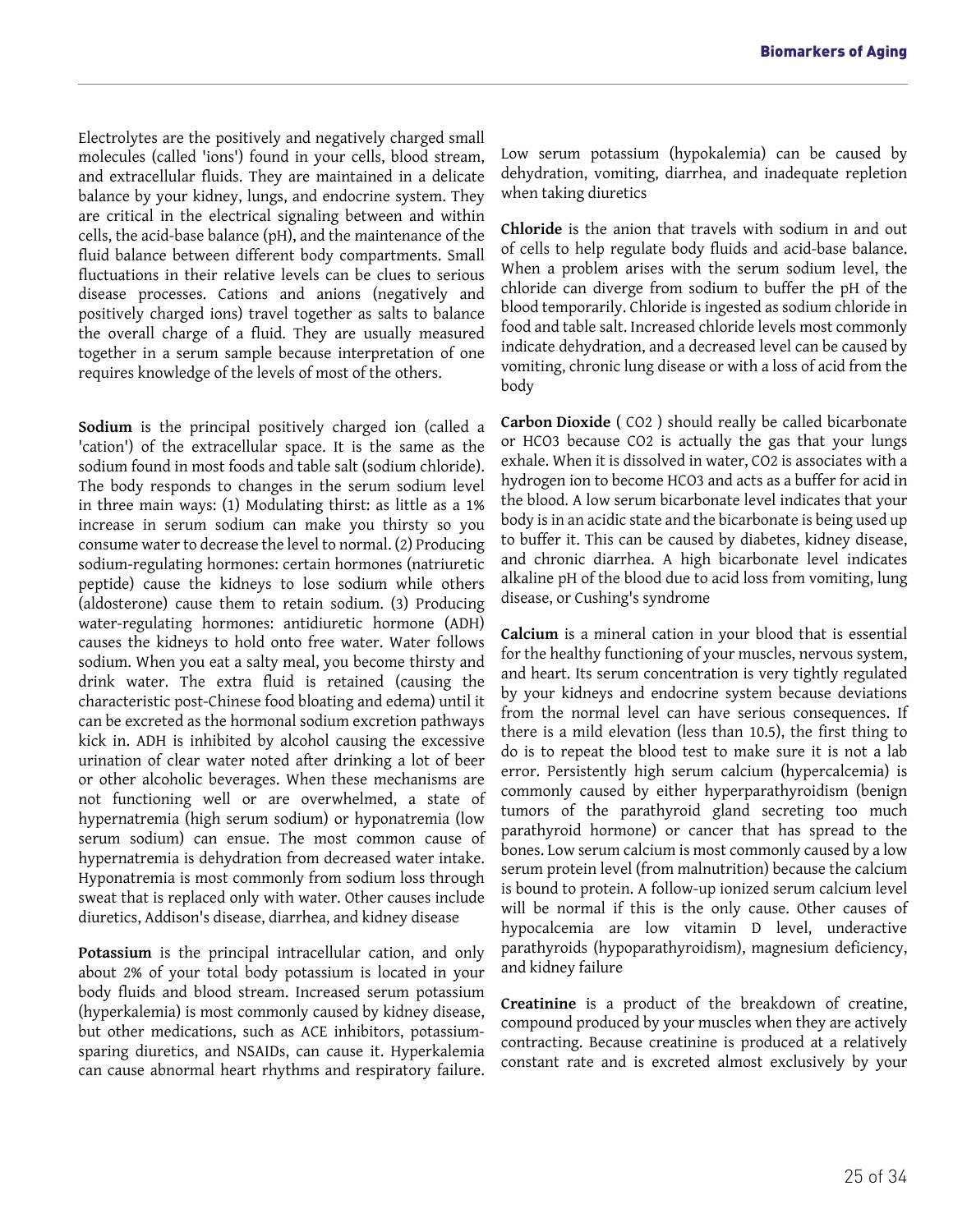kidneys, its serum level is a good indicator of kidney filtration rate (health). However, an increased serum level can be found in people with higher muscle mass or who have been exercising vigorously prior to the test. Cystatin C is a newer measure of kidney function that is not affected by these factors. Low levels of creatinine are usually found in people with relatively low muscle mass and higher levels can indicate kidney function decline. A level above 2 is usually an indication that some impairment of kidney function is present. In most individuals, creatinine slowly increases (0.5-1% per year) with age, making it a biomarker of kidney function aging

**Urea Nitrogen** is produced when your body breaks nitrogen-containing protein down into its constituent amino acids and the liver combines the nitrogen into the waste product urea. There is a relatively constant production of BUN, which the kidneys then filter out and excrete into the urine. Diseases that affect the kidneys or the liver can raise BUN. Other causes include heart failure, dehydration, and or gastrointestinal bleeding. Low BUN is not very common and if present is usually not a cause for concern. The most common cause of an elevated BUN in an otherwise healthy individual is mild dehydration

**BUN/Creatinine Ratio** is used to differentiate dehydration or excess BUN production from kidney problems. In kidney failure, both creatinine and BUN rise, so the ratio will not increase. When there is excess BUN production only (from, e.g., gastrointestinal bleeding) you will see an increased BUN/Creatinine. A mildly elevated ratio (22-25) can occur in people with low muscle mass (which causes a low creatinine level) and slight dehydration, but is usually not a cause for concern.

| <b>Biomarker</b>            | <b>Result</b> | <b>Units</b> | <b>Normal Range</b> | <b>Optimal Range</b> | <b>Spectrum</b> |
|-----------------------------|---------------|--------------|---------------------|----------------------|-----------------|
| A/G Ratio                   | 1.2           |              | $1.0 - 2.5$         |                      |                 |
| Albumin                     | 3.7           | g/dL         | $3.6 - 5.1$         | > 4.5                |                 |
| Globulin                    | 3.2           | g/dL         | $2.1 - 3.7$         |                      |                 |
| Protein                     | 6.9           | g/dL         | $6.2 - 8.3$         |                      |                 |
| Alanine Amino Transferase   | 20            | U/L          | $9.0 - 60.0$        |                      |                 |
| Aspartate Amino Transferase | 22            | U/L          | $10.0 - 40.0$       |                      |                 |
| Alkaline Phosphatase        | 37            | U/L          | $40.0 - 115.0$      |                      |                 |
| Bilirubin, total            | 0.60          | mg/dL        | $0.2 - 1.2$         |                      |                 |

### <span id="page-25-0"></span>**Liver Function**

The tests usually grouped under the heading of 'liver function tests' impart a variety of information, not all about just the liver. They can be divided into 3 categories: synthetic function, liver/bile duct damage, and immune system function.

**A/G Ratio** can serve as a more sensitive flag for disorders of high or low production of albumin or globulins because the individual levels can fluctuate according to hydration status. A low ratio can be caused by increased production of gamma globulins, as occurs in multiple myeloma. A high ratio is usually a sign of good health unless it is associated with a very low globulin, in which case it may signal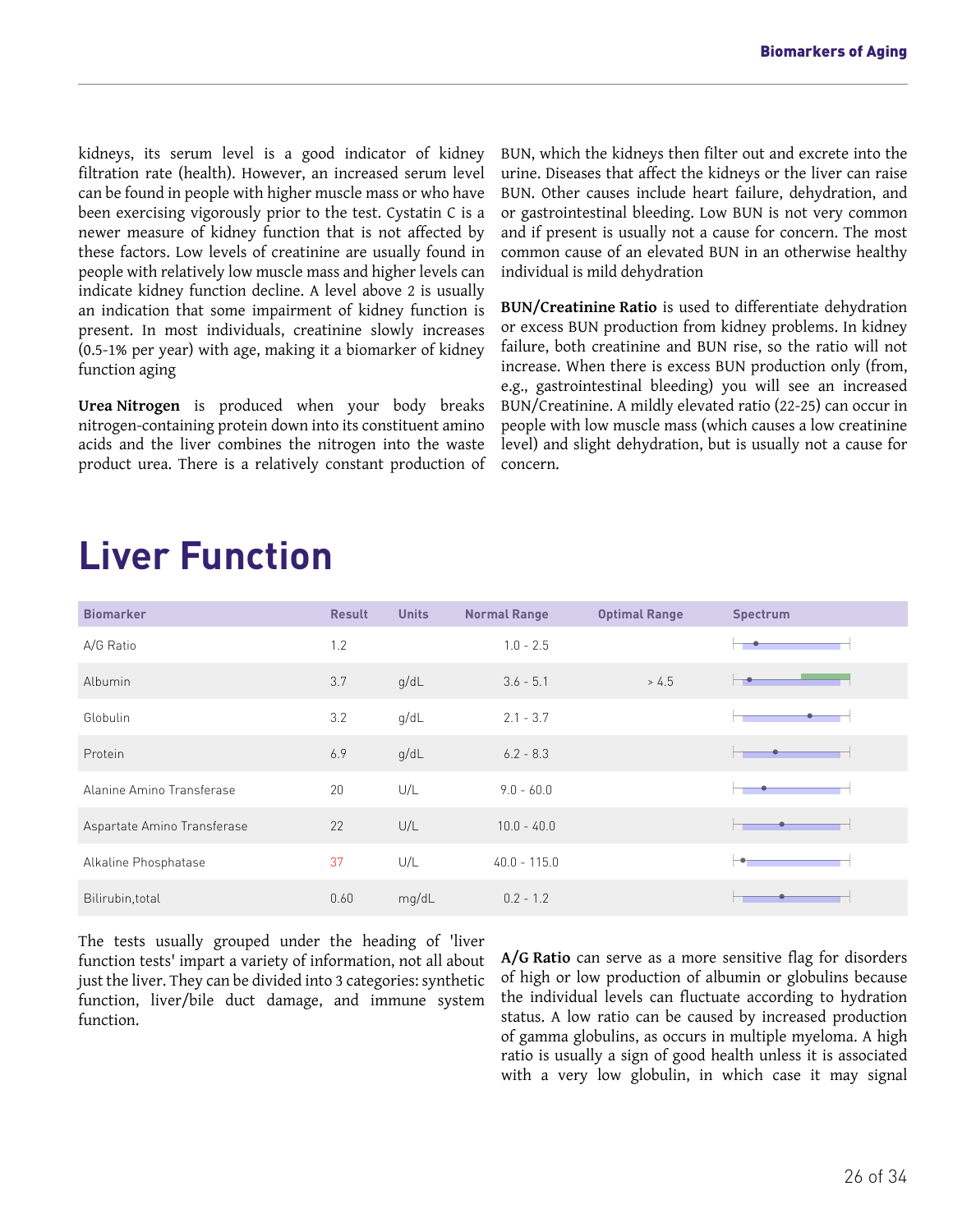hypogammaglobulinemia, which can be caused by kidney disease.

**Albumin** is the most abundant protein in human serum. It is important for maintaining normal osmotic pressure (the force keeping the fluid in the blood vessels), carrying certain hormones, and neutralizing free radicals. It is produced in the liver, and a decreased level can indicate reduced liver function or liver disease. The serum level of albumin decreases with age even in the absence of disease. An increased level is generally the result of dehydration. In the absence of dehydration, a higher serum level is generally a sign of good health.

**Globulin** is the term used for the non-albumin proteins circulating in the blood. These include many proteins but can roughly be divided into two groups. The gamma globulins are mostly composed of circulating antibodies made by mature B-cells called plasma cells. The other group contains SHBG, transferrin, ferritin, thyroid binding globulin, etc. Elevation of the serum globulins of the gamma variety can occur in lymphoma, multiple myeloma, and monoclonal gammopathy of undetermined significance.

**Protein** is the sum of the albumin and globulin proteins in the serum.

**Alanine Amino Transferase** ( ALT ) is an enzyme that transfers the amino group from alanine during certain energy producing reactions. It is found in liver tissue, but also in skeletal and heart muscle. It is often used as an indicator of liver inflammation because its serum level can increase markedly when liver cells are damaged and leak the enzyme into the circulation, as occurs during hepatitis. Minor elevations can be seen after intense exercise, alcohol consumption, or when taking certain drugs, particularly cholesterol-lowering drugs of the statin family such as Lipitor

**Aspartate Amino Transferase** ( AST ) is an enzyme similar to ALT except it transfers the amino group of aspartate. It is used as an indicator of liver and cardiac muscle damage. When both ALT and AST are elevated, there is an increased risk of liver damage. The ratio of AST to ALT can be used to distinguish among causes of aminotransferase elevations. An AST/ALT < 2 is often indicative of chronic liver disease from Wilson's disease and alcoholic liver disease. An AST/ALT < 1 is indicative of acute liver disease or that caused by fatty deposits in the liver, as occur in obesity and diabetes

**Alkaline Phosphatase** is an enzyme that takes phosphate groups off of molecules and works best in an alkaline (high pH) environment. It is present throughout the body, but particularly in liver, bile duct, and bones. The level of alkaline phosphatase is measured as a biomarker for damage to one of the organ system where it is produced. Alkaline phosphatase serum level can be elevated when the bile duct is blocked or inflamed. A healing fracture can cause an increase in alkaline phosphatase. Low levels of alkaline phosphatase can be associated with low thyroid function, but for the most part, a level lower than the low end of normal is of no clinical significance

**Bilirubin,total** is produced from the breakdown of hemoglobin when red blood cells are destroyed. It is relatively abundant in the blood stream of mammals and may have evolved as a potent antioxidant system to protect against the oxidation of lipids (cholesterol) in cell membranes. Increased levels of bilirubin are an indication of blockage of the bile duct (by gallstones or inflammation), or increased destruction of red blood cells that overwhelms the ability of the liver to process the bilirubin into its watersoluble form for elimination in the urine. Interestingly, levels in the higher end of the normal range are associated with a decreased incidence of heart attack. Chronic slightly elevated levels of bilirubin, in the absence of bile duct blockage, are most often caused by a benign genetic disorder called Gilbert's syndrome (found in about 5% of the population). When total bilirubin levels rise above 3 mg/dl, a yellowing of the skin called 'jaundice' can occur.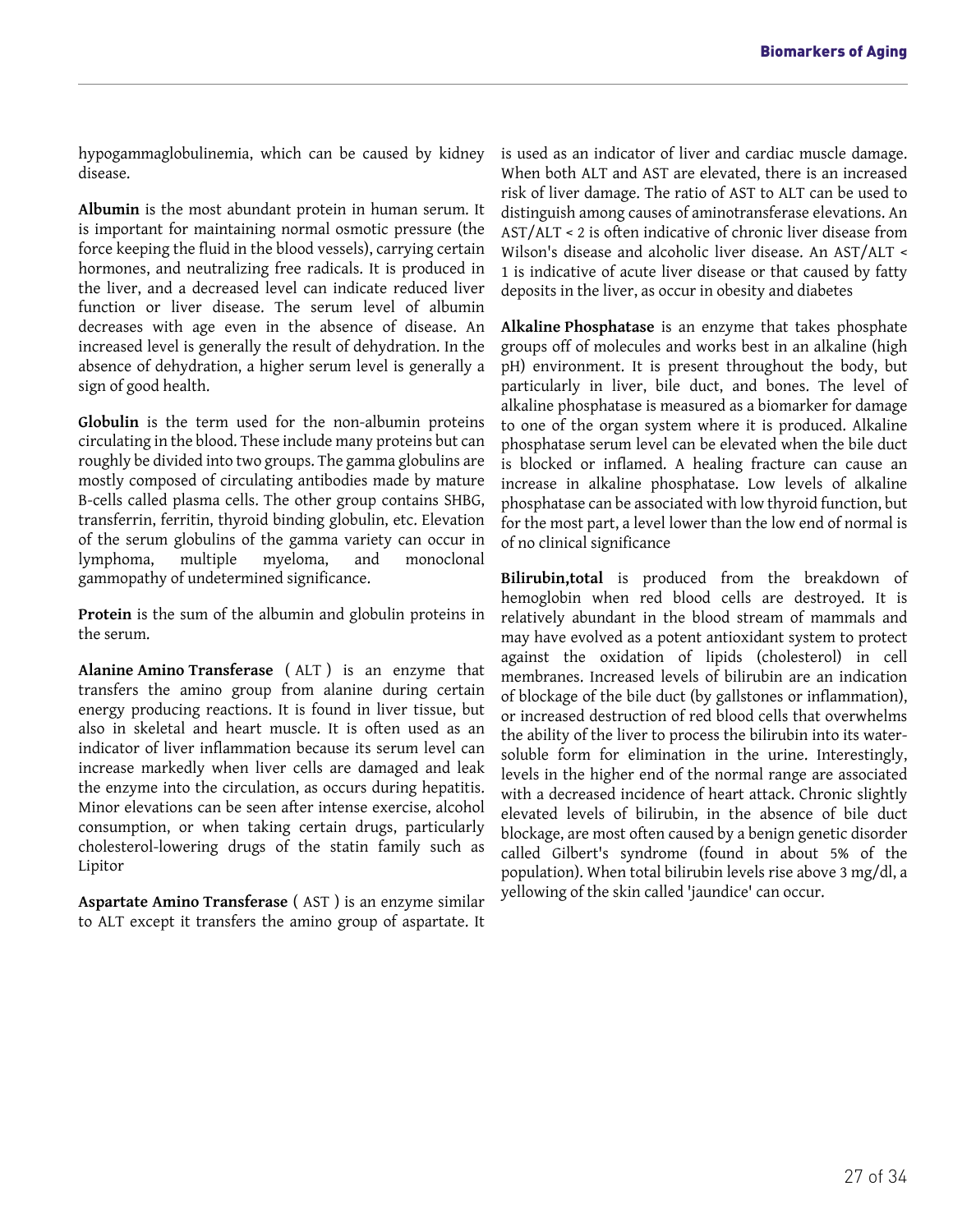## <span id="page-27-0"></span>**Cancer Screening**

| <b>Biomarker</b>          | <b>Result</b> | <b>Units</b> | <b>Normal Range</b> | <b>Optimal Range</b> | <b>Spectrum</b> |
|---------------------------|---------------|--------------|---------------------|----------------------|-----------------|
| Prostate-Specific Antigen | 0.90          | na/mL        | $0.0 - 4.0$         |                      |                 |

**Prostate-Specific Antigen** ( PSA ) is an imperfect prostate cancer-screening test; it can be above the normal range when you don't have prostate cancer and can be in the normal range when you do (although this is very unlikely if the level is < 1). PSA is a protein that is made within the prostate gland (though contrary to its name, it can be made in small amounts by a few other tissues) which leaks out into the blood stream when a prostate tumor is growing or if the prostate is inflamed (prostatitis) or enlarged (benign prostatic hyperplasia aka "BPH"). The PSA velocity

(determined through repeated measurements over time) is a more informative metric of the risk of prostate cancer. If the PSA level is rapidly rising, it is more likely to be a result of prostate cancer than BPH. While PSA is not a very good cancer screening tool, it is a very good indicator of prostate health. If you have a PSA less than 1, then you have a healthy prostate - the lower the number, the healthier the gland. This is demonstrated by the fact that most men under 30 have a PSA less than 1.

## <span id="page-27-1"></span>**Skin Elasticity**

| <b>Biomarker</b> | <b>Result</b> | <b>Normal Range</b> | <b>Optimal Range</b> | Spectrum |
|------------------|---------------|---------------------|----------------------|----------|
| Skin Elasticity  |               | $30.0 - 95.0$       | 80.0 >               |          |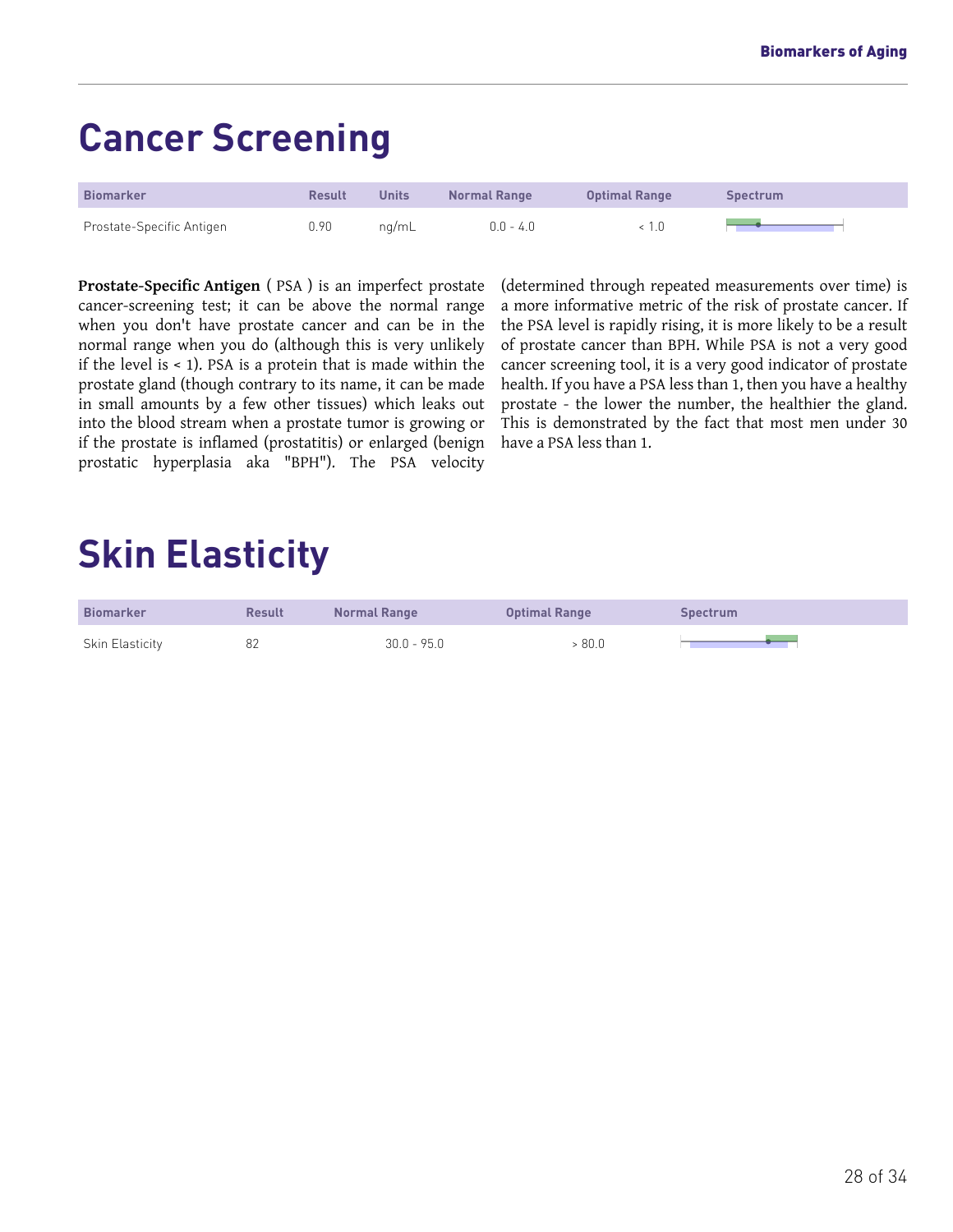# <span id="page-28-0"></span>Abnormal Results

| <b>Name</b>                    | <b>Result</b> | <b>Units</b> | <b>Normal Range</b> | <b>Optimal Range</b> |
|--------------------------------|---------------|--------------|---------------------|----------------------|
| <b>Arterial Stiffness</b>      |               |              |                     |                      |
| Ejection Duration %            | 33 %          |              | $26.0 - 32.0$       |                      |
| SubEndocardial Viability Ratio | 176 %         |              | $186.0 - 240.0$     |                      |
| <b>Cognitive Function</b>      |               |              |                     |                      |
| Composite Memory               | 121.00        |              | $90.0 - 109.0$      |                      |
| Verbal Memory                  | 118.00        |              | $90.0 - 109.0$      |                      |
| Visual Memory                  | 115.00        |              | $90.0 - 109.0$      |                      |
| Psychomotor Speed              | 119.00        |              | $90.0 - 109.0$      |                      |
| Processing Speed               | 115.00        |              | $90.0 - 109.0$      |                      |
| <b>Reaction Time</b>           | 118.00        |              | $90.0 - 109.0$      |                      |
| Cognitive Flexibility          | 117.00        |              | $90.0 - 109.0$      |                      |
| <b>Executive Functioning</b>   | 125.00        |              | $90.0 - 109.0$      |                      |
| <b>Immune Function</b>         |               |              |                     |                      |
| Neutrophils                    | 1100.00       | cells/µL     | $1500.0 - 7800.0$   |                      |
| Neutrophil %                   | 34.00 %       |              | $38.0 - 80.0$       |                      |
| Eosinophils                    | 0.00          | cells/µL     | $15.0 - 550.0$      |                      |
| <b>Hormones</b>                |               |              |                     |                      |
| Free Testosterone              | 15.10         | pg/mL        | $35.0 - 155.0$      | $150.0 - 250.0$      |
| Estradiol                      | 55.90         | pg/mL        | < 30.0              |                      |
| Luteinizing Hormone            | 0.10          | mIU/mL       | $1.5 - 9.3$         | $1.5 - 5.0$          |
| <b>Vitamins</b>                |               |              |                     |                      |
| Vitamin B12                    | 16.00         | pg/mL        | $200.0 - 1100.0$    | $500.0 - 1100.0$     |
| <b>Liver Function</b>          |               |              |                     |                      |
| Alkaline Phosphatase           | 37            | U/L          | $40.0 - 115.0$      |                      |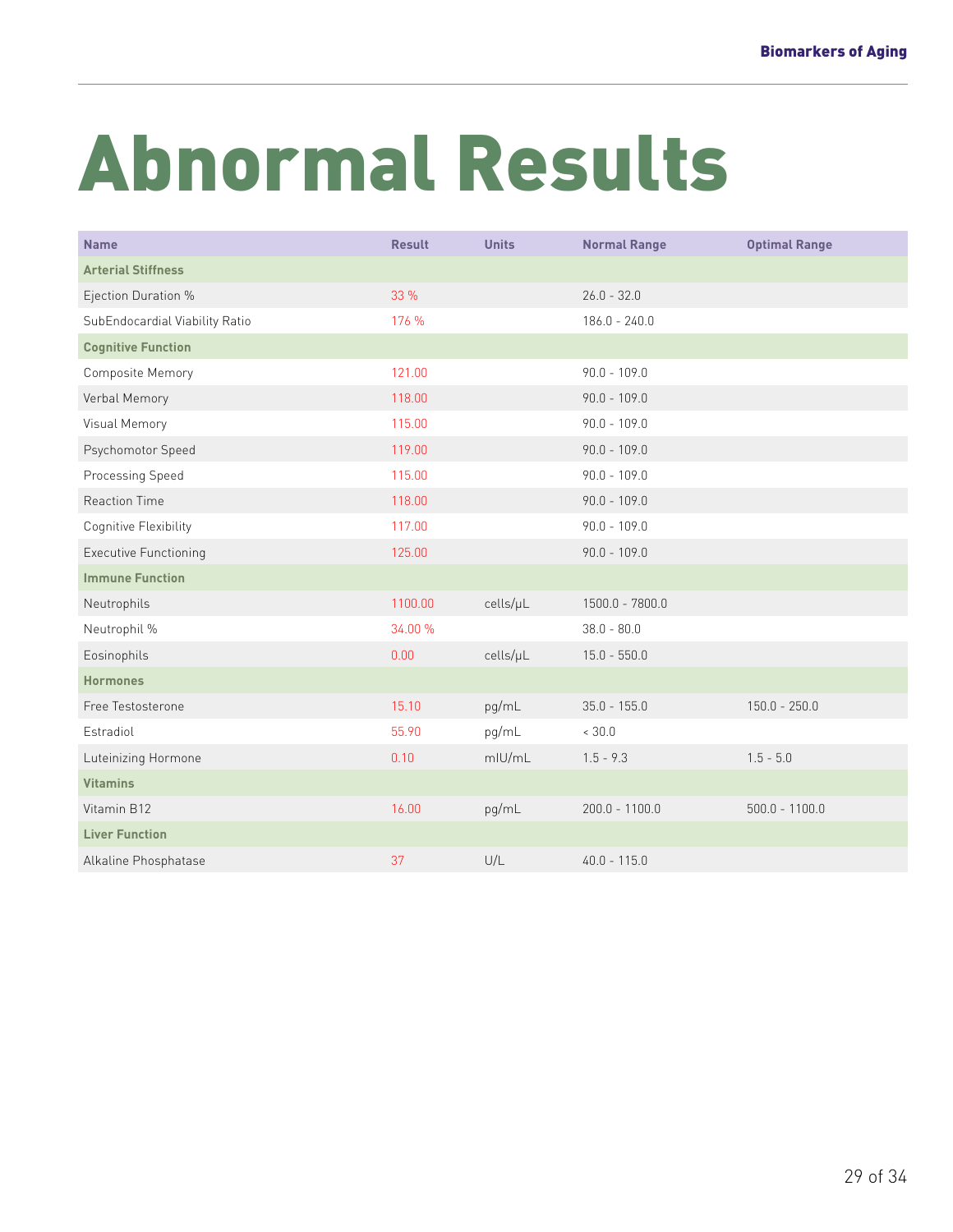# <span id="page-29-0"></span>Complete Data

| <b>Name</b>                    | <b>Result</b> | <b>Units</b> | <b>Normal Range</b> | <b>Optimal Range</b> |
|--------------------------------|---------------|--------------|---------------------|----------------------|
| <b>Vital Signs</b>             |               |              |                     |                      |
| <b>Heart Rate</b>              | 63.00         | bpm          | $50.0 - 80.0$       |                      |
| Height                         | 70.00         | inches       |                     |                      |
| Weight                         | 201.00        | lbs          |                     |                      |
| <b>Arterial Stiffness</b>      |               |              |                     |                      |
| Systolic Blood Pressure        | 116           | mm Hg        | $90.0 - 120.0$      |                      |
| Diastolic Blood Pressure       | 67            | mm Hg        | $60.0 - 80.0$       |                      |
| Aortic Systolic Blood Pressure | 101           | mm Hg        | $96.0 - 120.0$      | $96.0 - 110.0$       |
| Aortic Pulse Pressure          | 33            | mm Hg        | $21.0 - 40.0$       | $21.0 - 30.0$        |
| Augmentation Pressure          | 4             | mm Hg        | $0.0 - 8.0$         |                      |
| Augmentation Index             | 11            | mm Hg        | $0.0 - 23.0$        |                      |
| Ejection Duration              | 277           | mSec         |                     |                      |
| Ejection Duration %            | 33 %          |              | $26.0 - 32.0$       |                      |
| SubEndocardial Viability Ratio | 176 %         |              | $186.0 - 240.0$     |                      |
| <b>Cardiovascular Risk</b>     |               |              |                     |                      |
| <b>Total Cholesterol</b>       | 143.00        | mg/dL        | $125.0 - 200.0$     | < 150.0              |
| LDL Cholesterol                | 89.00         | mg/dL        | $0.0 - 129.0$       | < 100.0              |
| HDL Cholesterol                | 43.00         | mg/dL        | > 40.0              | > 50.0               |
| Triglycerides                  | 57.00         | mg/dL        | $0.0 - 149.0$       | < 75.0               |
| C-Reactive Protein             | 0.49          | mg/L         | $0.0 - 2.9$         | < 1.0                |
| Homocysteine                   | 5.60          | µmol/L       | $0.0 - 10.3$        | ~< 9.0               |
| <b>Diabetes &amp; Glucose</b>  |               |              |                     |                      |
| Glucose                        | 85.00         | mg/dL        | $0.0 - 99.0$        | $70.0 - 90.0$        |
| Insulin                        | 4.50          | ulU/mL       | $0.0 - 16.0$        | ~< 9.0               |
| Hemoglobin A1C                 | 5.50 %        |              | $0.0 - 6.0$         | < 5.0                |
| <b>Body Composition</b>        |               |              |                     |                      |
| Body Mass Index                | 28.8          |              |                     |                      |
| Lean Body Mass                 | 164.00        | lbs          |                     |                      |
| Fat Mass                       | 39.00         | lbs          |                     |                      |
| Percent Bodyfat                | 19.40 %       |              | $10.0 - 20.0$       |                      |
| Total Body Water               | 121.00        | lbs          |                     |                      |
| Intracellular Water            | 2.63          | lbs          |                     |                      |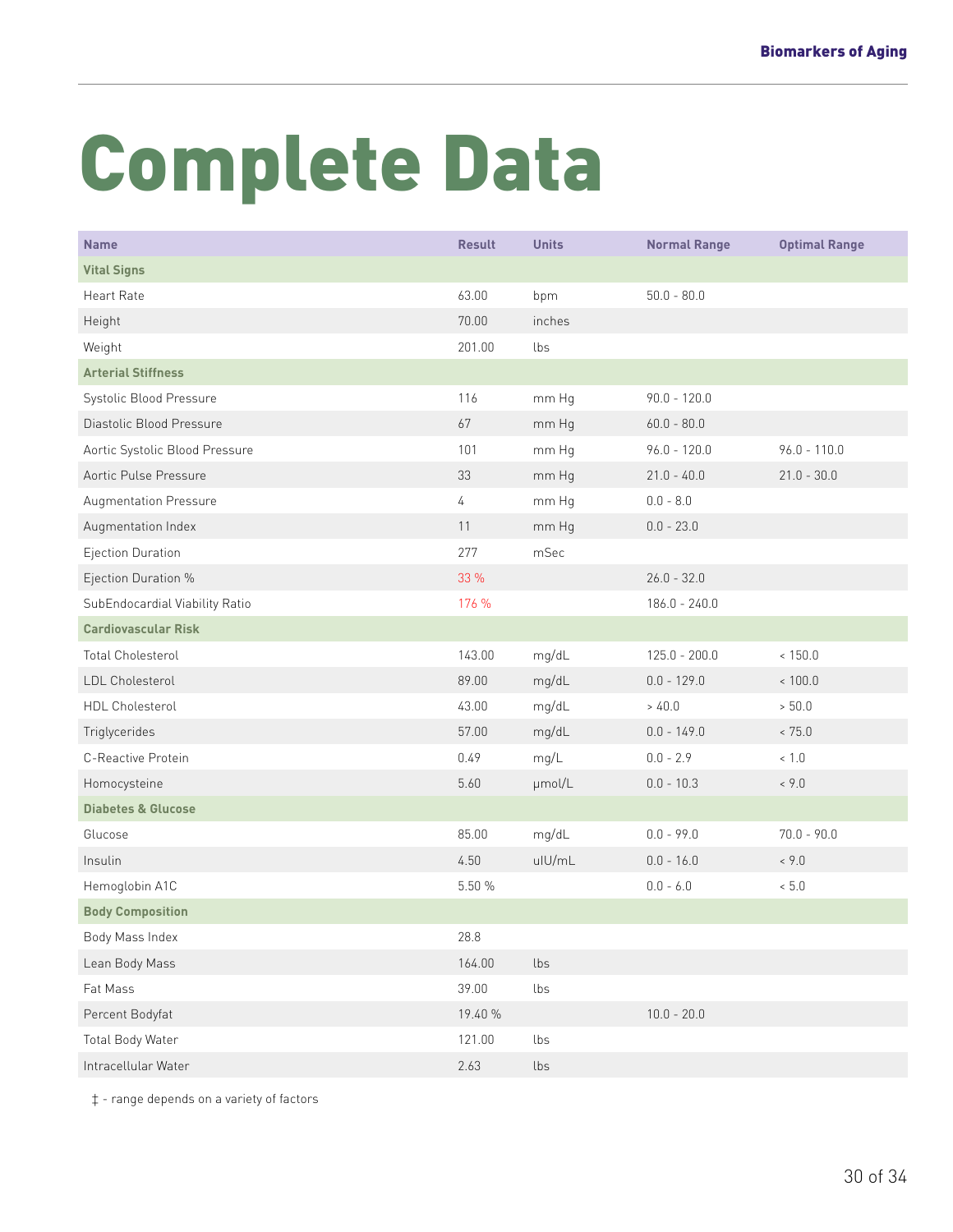| <b>Name</b>                    | <b>Result</b> | <b>Units</b> | <b>Normal Range</b> | <b>Optimal Range</b> |
|--------------------------------|---------------|--------------|---------------------|----------------------|
| Extracellular Water            | 46.00         | lbs          |                     |                      |
| Extracellular/Total Body Water | 0.380         |              | $0.36 - 0.39$       |                      |
| <b>Lung Function</b>           |               |              |                     |                      |
| <b>FVC</b>                     | 4.51          | $\mathsf L$  |                     |                      |
| FEV1                           | 3.70          | $\mathsf L$  |                     |                      |
| FEV1/FVC                       | 82.05 %       |              |                     |                      |
| FEF25-75%                      | 4.86 %        |              |                     |                      |
| PEF                            | 8.79          | L/sec        |                     |                      |
| <b>Cognitive Function</b>      |               |              |                     |                      |
| Composite Memory               | 121.00        |              | $90.0 - 109.0$      |                      |
| Verbal Memory                  | 118.00        |              | $90.0 - 109.0$      |                      |
| Visual Memory                  | 115.00        |              | $90.0 - 109.0$      |                      |
| Psychomotor Speed              | 119.00        |              | $90.0 - 109.0$      |                      |
| Processing Speed               | 115.00        |              | $90.0 - 109.0$      |                      |
| <b>Reaction Time</b>           | 118.00        |              | $90.0 - 109.0$      |                      |
| Cognitive Flexibility          | 117.00        |              | $90.0 - 109.0$      |                      |
| <b>Executive Functioning</b>   | 125.00        |              | $90.0 - 109.0$      |                      |
| Subject Composite Memory       | 108.00        |              |                     |                      |
| Subject Verbal Memory          | 106.00        |              |                     |                      |
| Subject Visual Memory          | 104.00        |              |                     |                      |
| Subject Psychomotor Speed      | 198.00        |              |                     |                      |
| Subject Processing Speed       | 65.00         |              |                     |                      |
| Subject Reaction Time          | 370.00        |              |                     |                      |
| Subject Cognitive Flexibility  | 69.00         |              |                     |                      |
| Subject Executive Functioning  | 78.00         |              |                     |                      |
| <b>Immune Function</b>         |               |              |                     |                      |
| Neutrophils                    | 1100.00       | cells/µL     | 1500.0 - 7800.0     |                      |
| Neutrophil %                   | 34.00 %       |              | $38.0 - 80.0$       |                      |
| Monocytes                      | 300.00        | cells/µL     | $200.0 - 950.0$     |                      |
| Monocyte %                     | 10.00 %       |              | $0.0 - 13.0$        |                      |
| Eosinophils                    | 0.00          | cells/µL     | $15.0 - 550.0$      |                      |
| Eosinophil %                   | 1.00 %        |              | $0.0 - 8.0$         |                      |
| Basophils                      | $0.00\,$      | cells/µL     | $0.0 - 200.0$       |                      |
| Basophil %                     | 1.00 %        |              | $0.0 - 2.0$         |                      |
| <b>Hormones</b>                |               |              |                     |                      |
| Insulin-Like Growth Factor 1   | 138.00        | ng/mL        | $108.0 - 548.0$     | $250.0 - 360.0$      |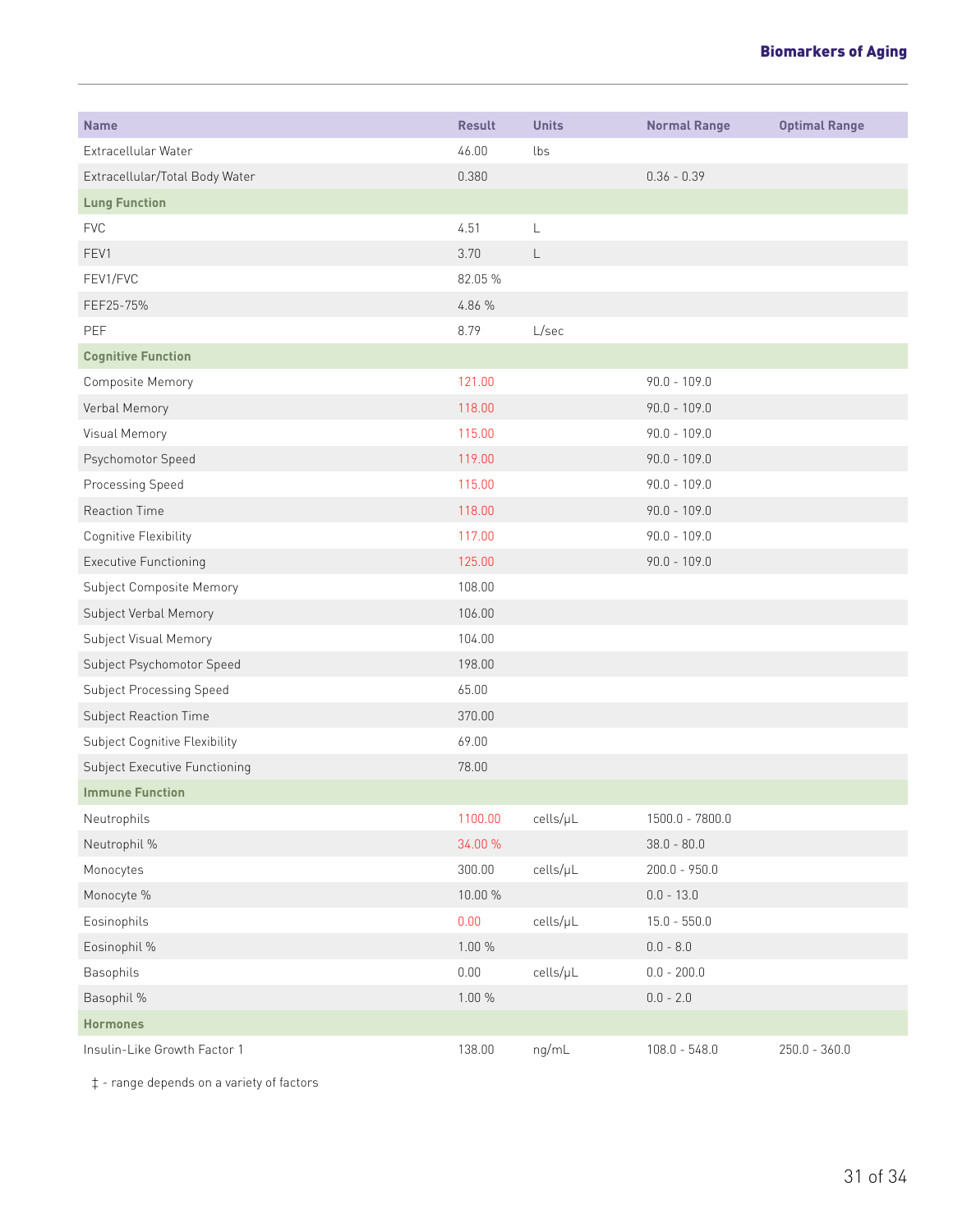| <b>Name</b>                               | <b>Result</b> | <b>Units</b>           | <b>Normal Range</b> | <b>Optimal Range</b> |
|-------------------------------------------|---------------|------------------------|---------------------|----------------------|
| Sex Hormone Binding Globulin              | 15.20         | nmol/L                 | $10.0 - 55.0$       |                      |
| Dehydroepiandrosterone Sulfate            | 130.20        | $\mu$ g/dL             | $75.0 - 510.0$      | $350.0 - 550.0$      |
| Testosterone                              | 724.00        | ng/dL                  | 250.0 - 1100.0      | $600.0 - 1000.0$     |
| Free Testosterone                         | 15.10         | pg/mL                  | $35.0 - 155.0$      | $150.0 - 250.0$      |
| Estradiol                                 | 55.90         | pg/mL                  | < 30.0              |                      |
| Prolactin                                 | 51.00         |                        |                     |                      |
| Cortisol                                  | 9.80          |                        |                     |                      |
| Progesterone                              | 0.20          | ng/mL                  |                     |                      |
| Follicle Stimulating Hormone              | 0.00          | $m$ IU/mL              |                     |                      |
| Luteinizing Hormone                       | 0.10          | $m$ IU/mL              | $1.5 - 9.3$         | $1.5 - 5.0$          |
| Thyroid Stimulating Hormone               | 2.73          | mIU/L                  | $0.4 - 4.5$         | $0.5 - 1.5$          |
| Free T3                                   | 3.4000        | pg/mL                  | $2.3 - 4.2$         | $3.0 - 4.2$          |
| <b>Blood</b>                              |               |                        |                     |                      |
| <b>RBC</b>                                | 5.31          | million/µL             | $4.2 - 5.8$         |                      |
| Hematocrit                                | 44.60 %       |                        | $38.5 - 50.0$       |                      |
| Hemoglobin                                | 15.00         | g/dL                   | $13.2 - 17.1$       |                      |
| Mean Corpuscular Hemoglobin               | 28.20         | pg                     | $27.0 - 33.0$       |                      |
| Mean Corpuscular Hemoglobin Concentration | 33.60         | g/dL                   | $32.0 - 36.0$       |                      |
| Mean Corpuscular Volume                   | 84.00         | $\mathsf{f}\mathsf{L}$ | $80.0 - 100.0$      |                      |
| Red cell Distribution Width               | 15.00 %       |                        | $11.0 - 15.0$       |                      |
| Platelets                                 | 168.00        | thousand/µL            | $140.0 - 400.0$     | $200.0 - 400.0$      |
| <b>Vitamins</b>                           |               |                        |                     |                      |
| Ferritin                                  | 182.00        | ng/mL                  | $20.0 - 250.0$      | $25.0 - 100.0$       |
| Folate                                    | 37.00         | ng/mL                  | > 5.5               | $15.0 - 24.0$        |
| Vitamin B12                               | 16.00         | pg/mL                  | 200.0 - 1100.0      | $500.0 - 1100.0$     |
| Vitamin D                                 | 32.00         | ng/mL                  | $20.0 - 100.0$      | $45.0 - 100.0$       |
| <b>Kidney Function</b>                    |               |                        |                     |                      |
| Sodium                                    | 138.00        | mmol/L                 | $135.0 - 146.0$     |                      |
| Potassium                                 | 3.70          | mmol/L                 | $3.5 - 5.3$         |                      |
| Chloride                                  | 103.00        | mmol/L                 | $98.0 - 110.0$      |                      |
| Carbon Dioxide                            | 23.00         | mmol/L                 | $21.0 - 33.0$       |                      |
| Calcium                                   | 8.60          | mg/dL                  | $8.6 - 10.2$        |                      |
| Creatinine                                | 1.10          | mg/dL                  | $0.5 - 1.3$         |                      |
| Urea Nitrogen                             | 12.00         | mg/dL                  | $7.0 - 25.0$        |                      |
| <b>BUN/Creatinine Ratio</b>               | 11.00         |                        | $6.0 - 22.0$        |                      |
| <b>Liver Function</b>                     |               |                        |                     |                      |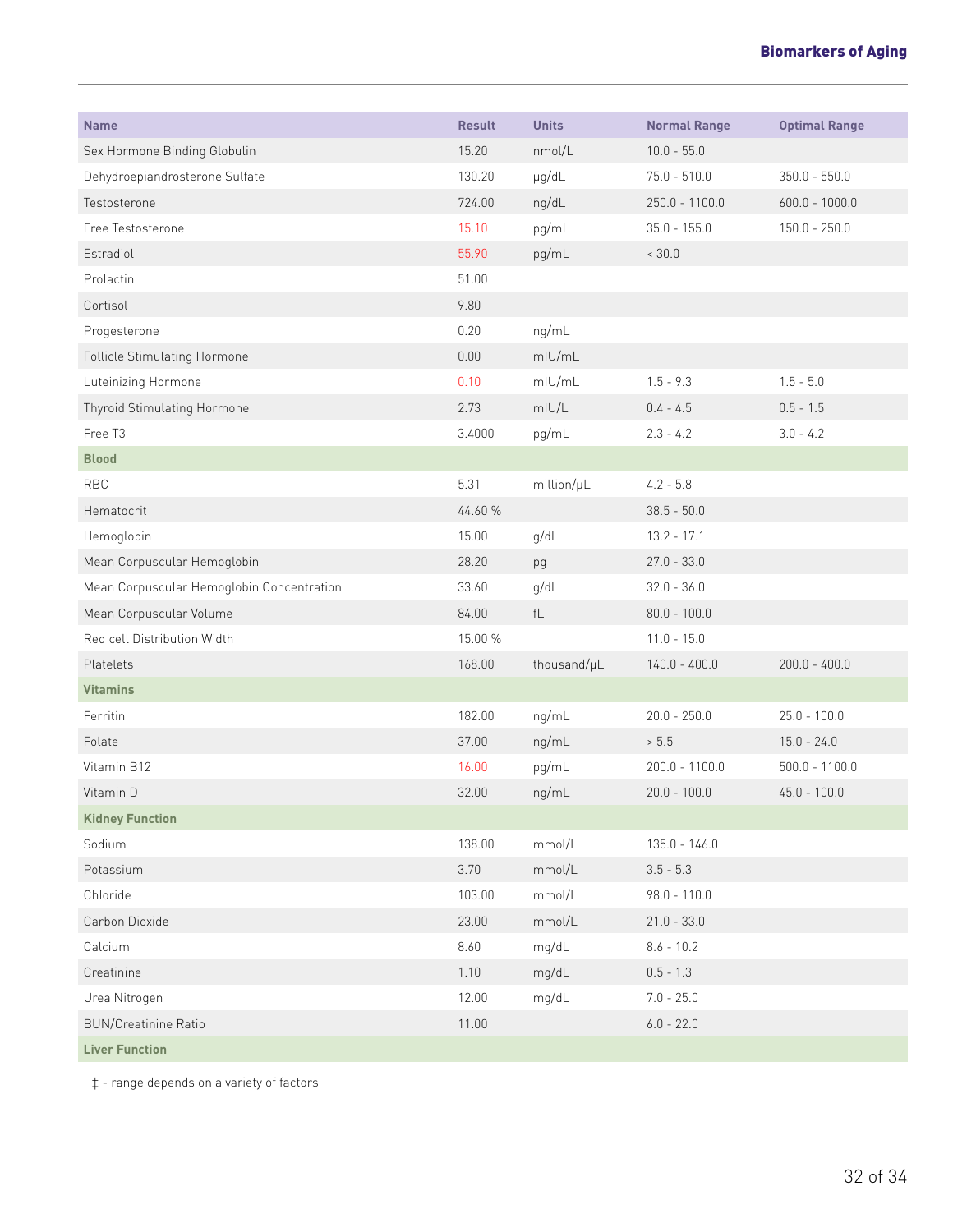| <b>Name</b>                 | <b>Result</b> | <b>Units</b> | <b>Normal Range</b> | <b>Optimal Range</b> |
|-----------------------------|---------------|--------------|---------------------|----------------------|
| A/G Ratio                   | 1.2           |              | $1.0 - 2.5$         |                      |
| Albumin                     | 3.7           | q/dL         | $3.6 - 5.1$         | > 4.5                |
| Globulin                    | 3.2           | q/dL         | $2.1 - 3.7$         |                      |
| Protein                     | 6.9           | q/dL         | $6.2 - 8.3$         |                      |
| Alanine Amino Transferase   | 20            | U/L          | $9.0 - 60.0$        |                      |
| Aspartate Amino Transferase | 22            | U/L          | $10.0 - 40.0$       |                      |
| Alkaline Phosphatase        | 37            | U/L          | $40.0 - 115.0$      |                      |
| Bilirubin, total            | 0.60          | mg/dL        | $0.2 - 1.2$         |                      |
| <b>Cancer Screening</b>     |               |              |                     |                      |
| Prostate-Specific Antigen   | 0.90          | ng/mL        | $0.0 - 4.0$         | 1.0                  |
| <b>Skin Elasticity</b>      |               |              |                     |                      |
| Skin Elasticity             | 82            |              | $30.0 - 95.0$       | > 80.0               |